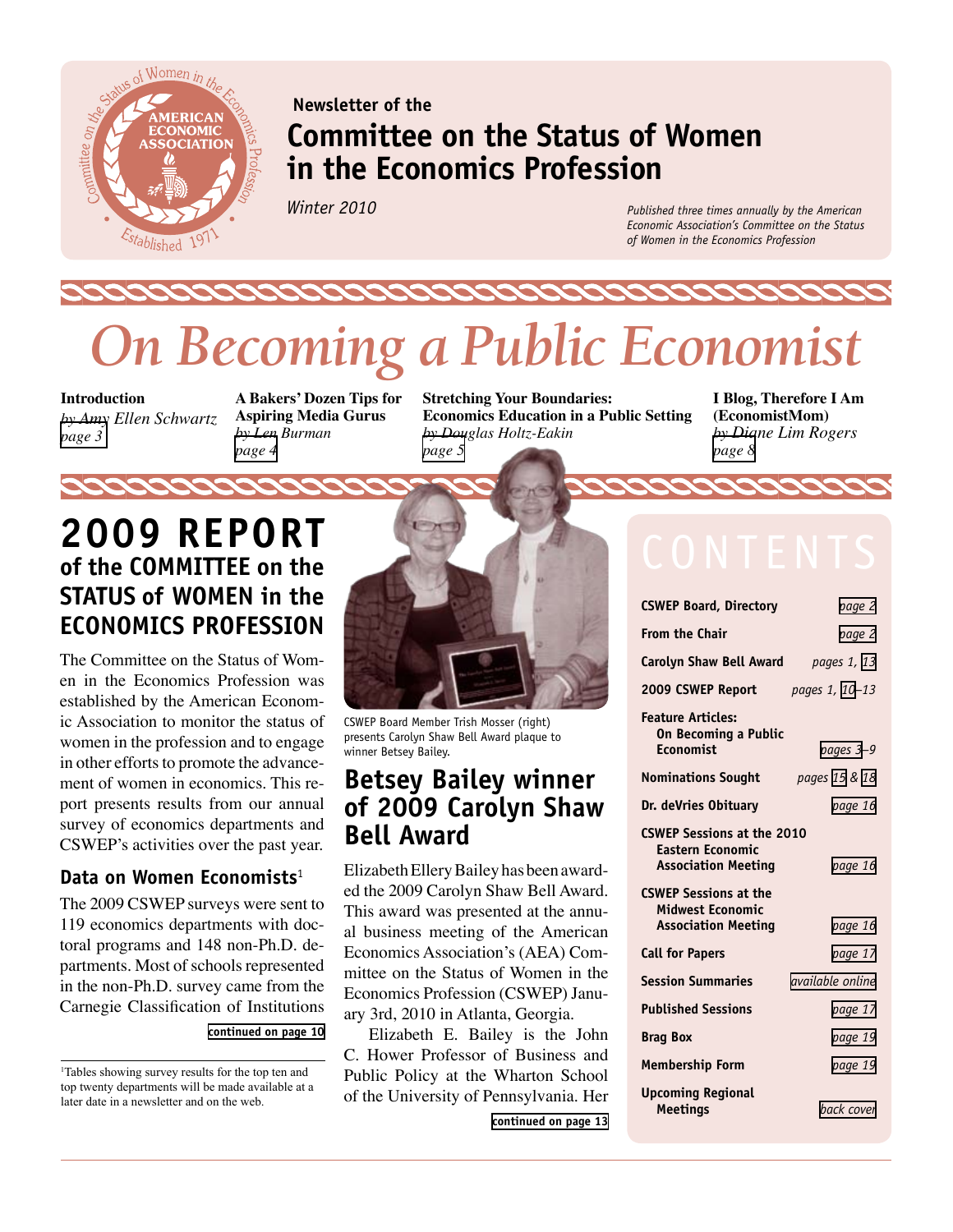### <span id="page-1-0"></span>**DIRECTORY OF CSWEP BOARD MEMBERS**

#### **Barbara M. Fraumeni, Chair**

Professor of Public Policy Chair, Ph.D. Program in Public Policy Associate Dean for Research University of Southern Maine Muskie School of Public Service Wishcamper Center PO Box 9300 Portland, ME 04104-9300 (207) 228-8245 [bfraumeni@usm.maine.edu](mailto:bfraumeni@usm.maine.edu) [cswep@usm.maine.edu](mailto:cswep@usm.maine.edu)

#### **Joan G. Haworth, Donations Chair &** *ex officio*  **CSWEP Board member**

ERS Group 4901 Tower Court Tallahassee, FL 32303 (850) 562-1211 (ext. 117) FAX (850) 562-3838 [jhaworth@ersgroup.com](mailto:jhaworth@ersgroup.com)

#### **Susan Averett, CSWEP East**

Charles A. Dana Professor of Economics Head, Dept. of Economics Lafayette College Easton, PA 18042 (610) 330-5307 FAX (610) 330-5715 [averetts@lafayette.edu](mailto:averetts@lafayette.edu) CSWEP East: [http://www.ramapo.edu/](http://www.ramapo.edu/eea/conference.html) [eea/conference.html](http://www.ramapo.edu/eea/conference.html)

#### **Debra A. Barbezat, CSWEP Newsletter Oversight Editor**

Colby College 5239 Mayflower Hill Waterville, Maine 04901-8852 207-859-5239 [dabarbez@colby.edu](mailto:dabarbez@colby.edu)

#### **Donna Ginther, CeMENT**

Dept. of Economics University of Kansas Summerfield Hall Lawrence, KS 66045 (785) 864-3251 FAX: (785) 864-5270 [dginther@ku.edu](mailto:dginther@ku.edu) [www.people.ku.edu/~dginther](http://www.people.ku.edu/~dginther)

#### **Linda Goldberg**

International Research Function Federal Reserve Bank of New York 33 Liberty Street New York, NY 10045 (212) 720-2836 FAX: (212) 20-6831 [Linda.Goldberg@ny.frb.org](mailto:Linda.Goldberg@ny.frb.org)

#### **Julie Hotchkiss, CSWEP South**

[http://etnpconferences.etnetpubs.](http://etnpconferences.etnetpubs.net/sea/sea1109/) [net/sea/sea1109/](http://etnpconferences.etnetpubs.net/sea/sea1109/) Research Department Federal Reserve Bank of Atlanta 1000 Peachtree Street N.E. Atlanta, Georgia 30309-4470 404-498-8198 [julie.l.hotchkiss@atl.frb.org](mailto:julie.l.hotchkiss@atl.frb.org)

### **Kaye G. Husbands Fealing**

**CSWEP Midwest**  Visiting Professor Hubert H. Humphrey Institute of Public Affairs University of Minnesota 164 Humphrey Center Minneapolis, MN 55455 (612) 624-6449 [khf@umn.edu](mailto:khf@umn.edu) CSWEP Midwest: <http://web.grinnell.edu/mea/>

#### **Jennifer Imazeki, CSWEP West**

Associate Professor Department of Economics San Diego State University 5500 Camponile Drive San Diego, CA 92187 (619) 867-4408 FAX (619) 594-5062 [jimazeki@mail.sdsu.edu](mailto:jimazeki@mail.sdsu.edu) CSWEP West: [http://www.weainter](http://www.weainternational.org/)[national.org/](http://www.weainternational.org/)

#### **Terra McKinnish**

Associate Professor Department of Economics University of Colorado Boulder, CO 80309 (303) 492-6770 FAX (303) 492-8960 [terra.mckinnish@colorado.edu](mailto:terra.mckinnish@colorado.edu)

#### **Ron Oaxaca**

McClelland Professor University of Arizona McClelland Hall, Room 401QQ PO Box 210108 Tucson, AZ 85721-0108 (520) 621-4135 [rlo@email.arizona.edu](mailto:rlo@email.arizona.edu)

#### **Rohini Pande**

John F. Kennedy School of Government Mailbox 46 79 JFK Street Cambridge, MA 02138 (617) 384-5267 [Rohini\\_Pande@ksg.harvard.edu](mailto:Rohini_Pande@ksg.harvard.edu)

#### **Amy Schwartz**

Professor of Public Policy, Education and Economics Wagner School of Public Service New York University 295 Lafayette Street New York, NY 10012 (212) 998-7405 [amy.schwartz@nyu.edu](mailto:amy.schwartz@nyu.edu)

### **NEWSLETTER STAFF**

Barbara M. Fraumeni, Editor Julie Hotchkiss, Co-Editor Deb Arbique, Assistant Editor Debra Barbezat, Oversight Editor Leda Black, [Graphic Designer]( http://knowledgetown.com/)



### <span id="page-1-1"></span>**From the Chair**

Hello to all. Great news about the impact of the national mentoring workshops! A research paper by Francine Blau, Rachel Croson, Janet Currie, and Donna Ginther that will appear in the May *American Economic Review* Papers and Proceedings documents the effectiveness of the CeMENT workshops. For example, the 2004 CeMENT mentees five years later:

- 1. Had one additional grant relative to controls,
- 2. Were 17 percentage points more likely to have an NSF or NIH grant,
- 3. Had 3.2 additional publications on average, and
- 4. Were 25 percentage points more likely to have a top-tier publication.

We hope to obtain AEA funding for both the regional and national workshops to continue CeMENT workshops for many years.

The Carolyn Shaw Bell Award was presented to Betsy Bailey at the AEA Meetings in Atlanta. Several of her family were in attendance. This year was the first time the business meeting was a luncheon meeting. All are invited! Spread the word as we will repeat this new and successful format in Denver.

Survey results from our annual survey will be reported in two parts: watch for top ten and top twenty Ph.D. granting departments comparison tables in a later newsletter. For the first time, the number and gender split for Senior undergraduate majors for both Ph.D. granting departments and liberal arts schools are reported in the CSWEP report included in this newsletter.

Let students know that they can become a CSWEP member for free! See the CSWEP Associate information later in this newsletter or go to the membership area in the web. Also, please keep us informed about changes in contact information, particularly any email address changes. Soon we will launch our new and improved membership process to help increase efficiency and ease of access. Stay tuned!

*—Barbara M. Fraumeni*



In the CSWEP hospitality suite at the recent 2010 AEA Meetings in Atlanta, Georgia.

### **What is CSWEP?**

CSWEP (the Committee on the Status of Women in the Economics Profession) is a standing committee of the AEA (American Economics Association). It was founded in 1971 to monitor the position of women in the economics profession and to undertake activities to improve that position. Our thrice yearly newsletters are one of those activities. See our website at [www.cswep.org](http://www.cswep.org) for more information on what we are doing.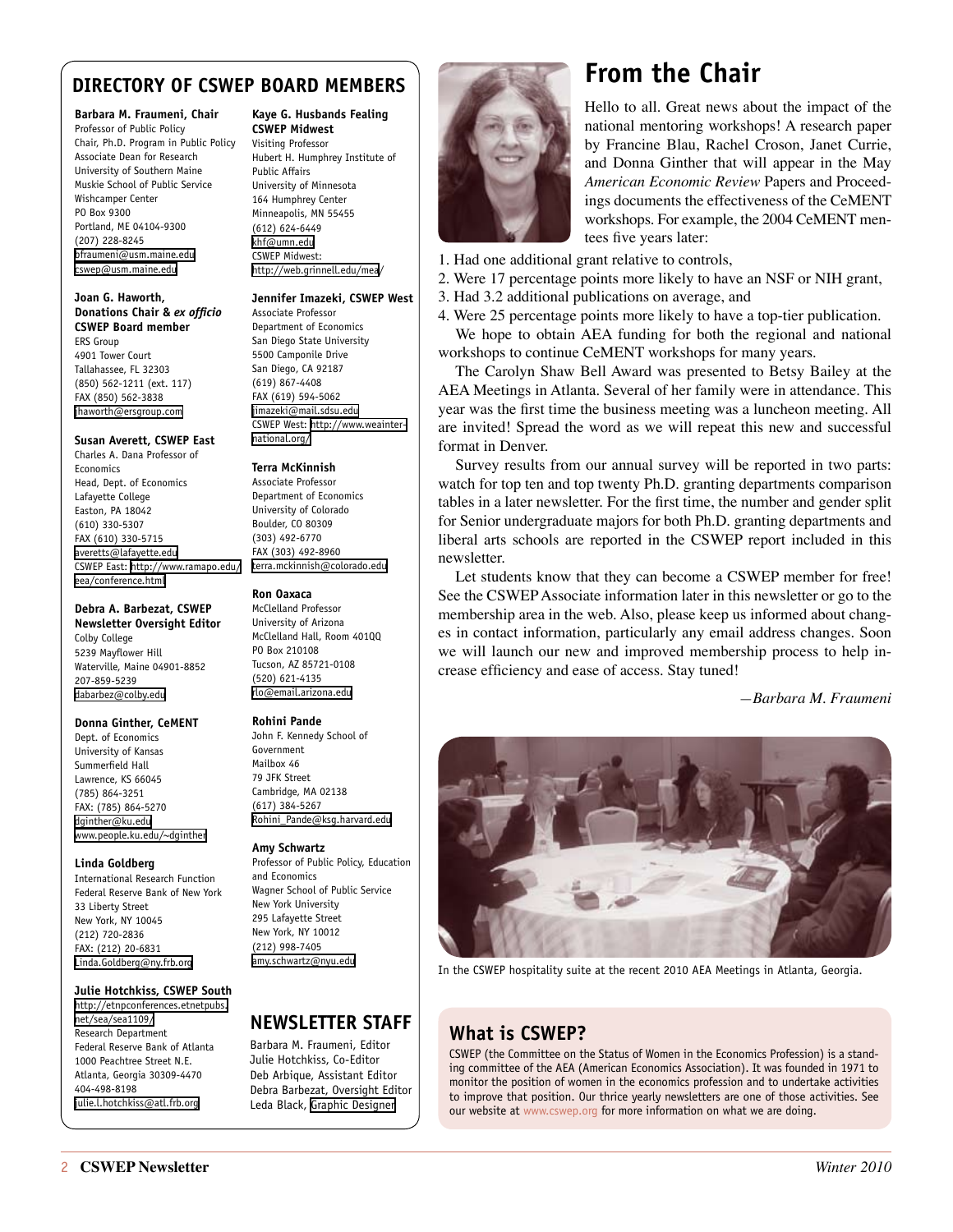# <span id="page-2-0"></span>*On Becoming a Public Economist*



*Introduction by Amy Ellen Schwartz, Director, Institute for Education and Social Policy, New York University*

hile academic reputation may be made in the pages of academic journals and scholarly activities, economists may have their greatest influence on public policy and social welfare through their work in—and with—the popular media. Each day, economists provide insight, expertise and advice that reaches millions of readers and viewers, through a

wide range of media outlets—television, radio, newspapers, popular books, blogs, as well as a growing range of web publications. Unfortunately, doctoral training in economics provides little guidance on how to engage in the public media debate and may, in fact, discourage participation as a 'public economist'. That said, many economists have found this engagement rewarding and worthwhile and in this issue we feature articles from 3 such economists.

In "A Bakers' Dozen Tips for Aspiring Media Gurus" Len Burman focuses on the print media; in "Stretching Your Boundaries: Economics Education in a Public Setting" Doug Holtz-Eakin focuses on engaging on TV, Radio and "in person;" and in "I Blog, Therefore I Am (EconomistMom)" Diane Lim Rogers provides guidance about blogging.

As of 2010, the public face of economics is, predominantly, male. I hope these articles serve to make engaging in the public debate about economic issues less daunting and encourage women to become public economists.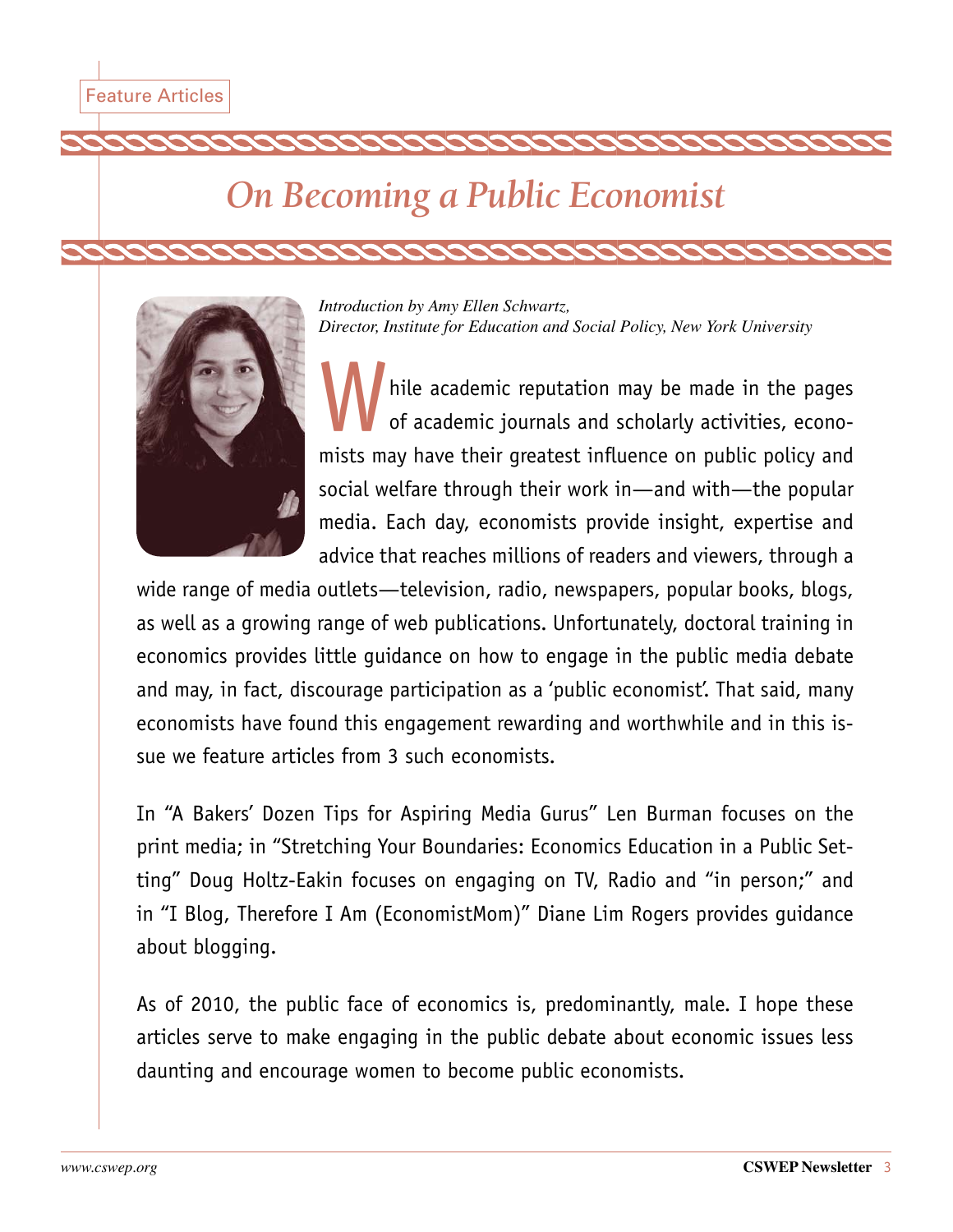### <span id="page-3-0"></span>**A Bakers' Dozen Tips for Aspiring Media Gurus**

*—Len Burman, Daniel Patrick Moynihan Professor of Public Affairs, Maxwell School, Syracuse University*



How can you become a media guru, just like me? Obviously, it helps to be witty, debonair, and extremely good looking.

But I'm living proof that those are not necessary conditions. Here's my top 13 list of ways to reach the media:

- 1. If you have a media relations or communications person working with your department or school, introduce yourself and make sure they know when you do something newsworthy and promote it with the relevant media. (If you don't have such support, note when reporters write about your issue and get in touch with them when you have something they might find interesting. Most newspapers and magazines publish email addresses for their reporters.)
- 2. Answer the phone. Reporters work on deadline. If you respect that and get back to them right away, even if you do not know the answer to their question, they will contact you again.
- 3. If you don't know the answer to the question, don't make something up. Instead give the reporter names of potentially better sources. Lazy reporters may push you to speculate on things you're not expert on. Just say no. The good ones will want to go to the source (and you don't care if the lazy ones scratch you from their rolodex).
- 4. Think about what you want to say. Economic analysis is complicated and nuanced. If you try to get across all the complications and nuances you will lose your audience. Try to figure out what your analysis means in simple comprehensible terms. Figure out the main conclusions. Try not to get bogged down in side issues or a deep discussion about the underlying assumptions. Analogies are often helpful.
- 5. Write policy briefs and op-eds. It's important to translate your work into terms that real people can understand. It's great to get an article in the AER

or JET, but there are probably two journalists in the country who might read and understand it. If you want to reach the public, you need to make the initial cut at translation. (Google "how to write an op ed" for helpful tips on writing commentaries.)

- 6. Write your op-eds before you have a news hook. Alternatively, write a set of eloquent bullet points in advance that you can quickly work into an oped when the moment arrives. (Such notes are also very handy for reporters who call to ask about an issue.) The best way to get an op-ed published is to have it ready when the issue is in the news. If you wait until the news occurs before you start writing, someone else will beat you to the punch or the commentary editor will decide that it's not news anymore.
- 7. It's awesome to get your op-ed into a top newspaper, but your odds of landing space in one of the top three newspapers are very low. Most of the commentary page real estate is staked out by syndicated columnists and there's a lot of competition for the remaining space. You have to write a great op-ed, time it perfectly, and be lucky to break into the big three. But if you publish a great op-ed in a second-tier or regional newspaper, or even the Huffington Post, it will circulate around the internet. If you strike out with established media, post it on your organization's website or blog and put a link on your Facebook page if you have one.
- 8. If your research is especially topical, consider holding a press briefing. The Tax Policy Center (TPC) had its first big hit when we published a report on the alternative minimum tax a few weeks before "tax day" and then invited top tax reporters to a briefing in which we explained the main conclusions. David Cay Johnston of the New York Times wrote an article about it and that precipitated a flurry of articles around the country.
- 9. Related point: Try to reach The New York Times, the Washington Post or the Wall Street Journal. A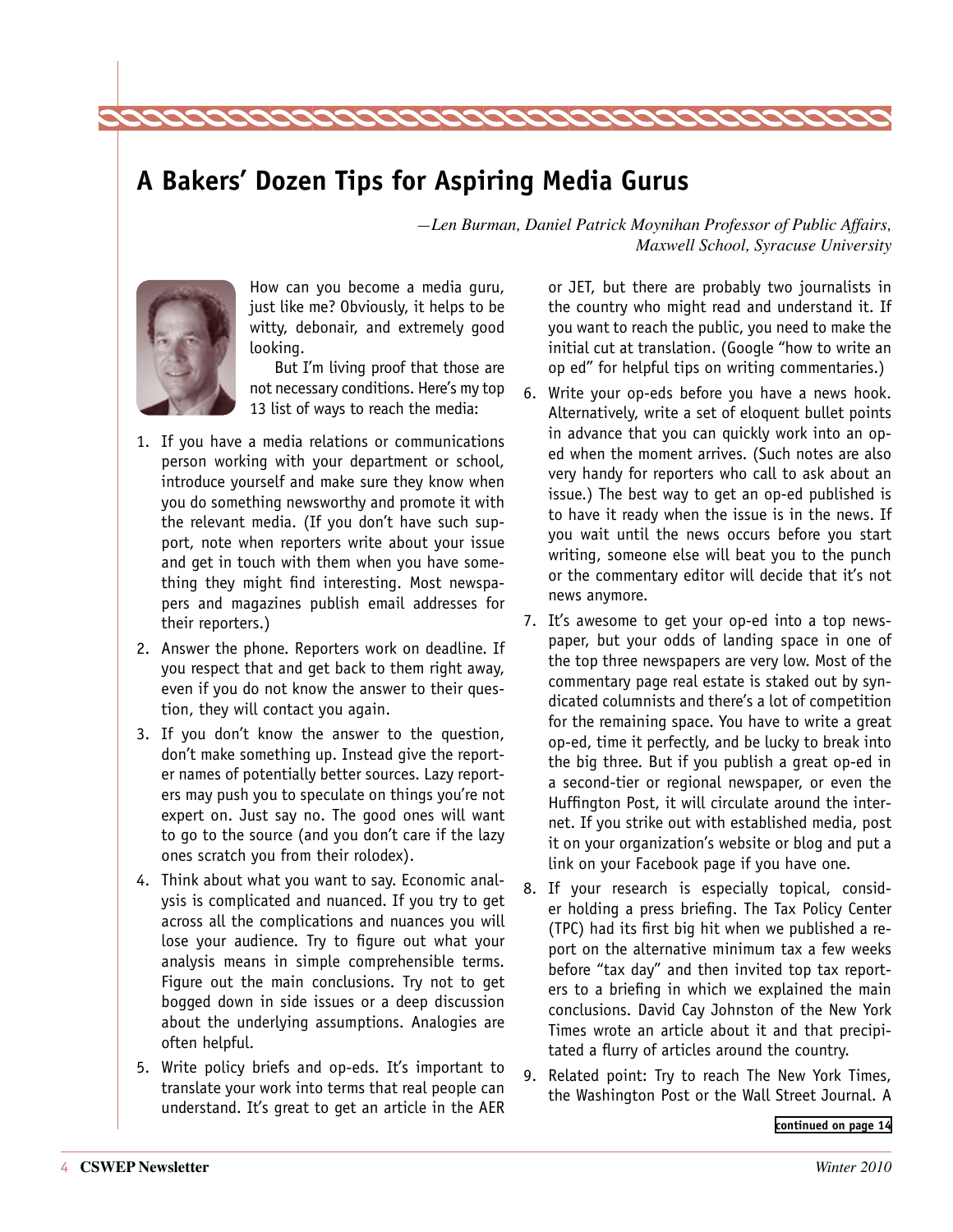### <span id="page-4-0"></span>**Stretching Your Boundaries: Economics Education in a Public Setting**

22222222222

*—Douglas Holtz-Eakin, DHE Consulting LLC*



I've come to the conclusion that economists have negative-beta human capital. As labor market misery accelerated from December 2007 and panic gripped the financial markets in the fall of 2008, the demand for media appearances by economic thinkers and analysts seemingly skyrocketed.

The seemingly insatiable demand for those who could explain "what is going on" and "what should we do" evinced itself on television sets, in radio booths, and on the public lecture circuit.

Not everyone thinks this is a good development. For some economists, the increase in their demand carries with it spikes in personal anxiety, often to the point that opportunities are passed over. Appearing on television, being interviewed by public radio, or talking to a conference hall full of professionals is simply too far from their comfort zone.

It doesn't have to be that way. I spent the first two decades of my career as a classroom instructor and researcher at Columbia, Princeton, and Syracuse. I've spent the past decade in public service (White House, Congressional Budget Office), politics (the Mc-Cain presidential campaign), and often in the media. But I think of myself as still doing the same things.

Whether it was public finance, macroeconomics or public policy toward financial markets, every lecture required that I identify the key points I wanted to make and develop an accessible way for the students to master them. The same is true of teaching through the media. The audience is different, the setting is different, and the language is sometimes foreign, but it's still teaching.

I don't know about you, but when I presented my research in seminars not all my economics colleagues reflexively agreed. I had to defend the choice of data, argue about the insights it yielded, persuade others to adopt my (correct, of course) analytic framework, and occasionally suffer their disdain and abuse. Appearing as part of a panel of economists or squaring off against representatives of opposing campaigns required the **continues** [continues on next page](#page-5-0)

same arsenal (and occasionally yielded the same disdain and abuse).

In short, I believe that the skills overlap, and that there is a tremendous opportunity to educate and engage in the public policy debate through media appearances.

Now, before going further, I should say two things. First, nothing that I write will eliminate nervousness or anxiety. And I'm not sure it should. For twenty years I was nervous every time I entered a classroom to lecture. I'm anxious every time I make a media appearance or lecture. (Hell, I'm nervous *writing* this.) Anxiety is a reflection of caring about your performance. It is your friend.

Second, you have to want to do it. If you don't want to fly on a bad schedule, lecture to a hall full of strangers, take questions and then stand with a reporter for an interview then no amount of discussing tips and techniques will help.

### **Television**

Television is about emotion. Yes, there is information, but it is conveyed along with a rich sensory palette both intended and otherwise—that shapes viewers perception of the information. Economists have trouble coming to terms with this because good economics is about taking the emotion *out.* (Is there anything more soulless than partial differentiation of first-order conditions?) But you have to manage your appearance to connect emotionally, ward off distractions, and make sure that the desired information punches through to viewers.

Doing so requires preparation, techniques, and a strategy.

### **Research**

It is a lot easier to manage a TV appearance if you have a good feel for what is coming, so ask questions:

• What is the subject of the interview? What angles is the reporter interested in? Often this can be covered in a pre-interview with a production as-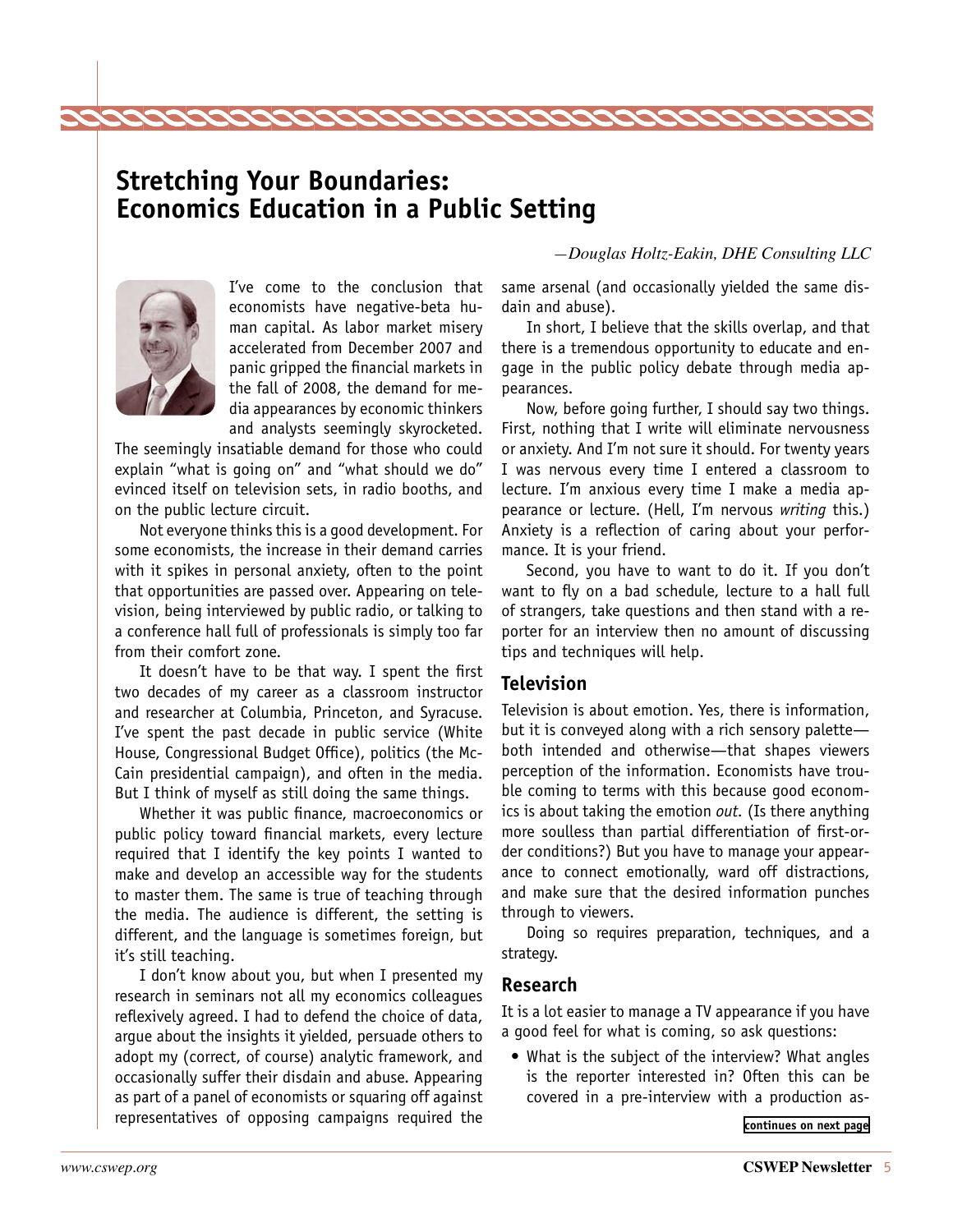<span id="page-5-0"></span>

sistant. Remember, these are busy, untrained, but ambitious people. Do not hesitate to tell them what you think it would be good to talk about and what you are especially interested in discussing. If the interview goes better, they will look good and be grateful.

- At the other extreme, I've done quick interviews with reporters who just needed somebody (*anybody,* even Holtz-Eakin) to provide the obvious sound bite for their story. No sense prepping for Ricardian equivalence when they want you to say that a deficit means spending is bigger than taxes.
- How long is the interview? It is important to be able to have a feel for how many questions you might have to field and how long your answers can be.
- Will I be on alone with the reporter? Will there be multiple anchors? Multiple guests? It is important to be ready for multiple voices, prepared to change focus from one questioner to another, and comfortable interacting with another guest. Remember, the emotions you convey shape your message. If your body language is dismissive or aggressive toward the other guest, the audience may infer that you would be that way with them and your insights may be lost or discounted. (The audience doesn't know that so-and-so voted against your tenure case five years ago.) Knowing what is coming is a good way to get this right.
- Will I be on the set or by remote? Doing good work by remote is probably the hardest challenge, so it is good to know in advance.
- Is this live, live to tape, or taped? Tape means that you (and your words) can be edited. I don't like that much, so it means I give longer answers that don't permit easy editing. Live to tape eliminates editing issues, but raises the possibility that it will run much later so I try to eliminate all references to the time of day or day of week. It also has the possibility of making you look really silly regarding any "forecasts" you might make, so I tend to be more conditional in my discussions of future events. Live is the best as you control your end of the interview.

### **Techniques**

The very act of going on TV feels foreign. You are ushered into a makeup artist who takes over your looks. What looks good on TV does not look right in natural light, so you have to trust them. You will be wired up with microphones and

earpieces. Multiple voices will appear in your ear, some of them asking you to count to ten. There can be multiple cameras, other guests, and monitors to watch. The most natural emotion to convey is confusion and uncertainty, but you don't want to do that. You're the expert and must convey calm and understanding in the midst of chaos.

That's one reason television requires practice. So if you get the chance, do it. A lot of the logistics are a pain. You have to schlep to the studio, get makeup done, cool your heels while the producer juggles the order of guests, and sometimes even get dropped. Meanwhile you're late for dinner—perhaps even one you are supposed to be preparing. If it's for 30 seconds taped to run on the local news (at 11:00 on Friday night), you'll be tempted to regret the whole deal and say no the next time. But the same techniques that work on the local news will pay dividends on the Sunday shows. (As Montel Williams—*long story*—told me once during my Syracuse days: "TV is TV, Doug.")

And when you are done, accept the ordeal of having to watch yourself. I *hate* seeing any of the clips of a media appearance. But I have come to accept the need to do it periodically.

What should you practice? It should include:

- **Sound bites.** Knowing three things you'd like to say on the topic regardless of how the interview proceeds. If you've worked out three succinct and clear bits, there will nearly always be a way for one of them to come up, which is an opportunity to say the other two.
- • **Saying the same thing over and over again.** I don't know how many times I've been advised that just because I've said it before, it doesn't mean that the current audience has heard it before. Training yourself to repeat the same thing, even when you are bored with it, limits the temptation to improvise and overreach on the air. These impulses can lead to disaster. Sticking to the basics is also good pedagogy, as you don't aim too high.
- • **Body language.** I've learned that I don't look the way I feel. If I sit back and listen, the audience sees someone leaning away from the camera, frowning, and disinterested. I sit on the edge of the chair and lean slightly forward to look attentive. And I've practiced a small half-smile that keeps me from looking like I'm frowning.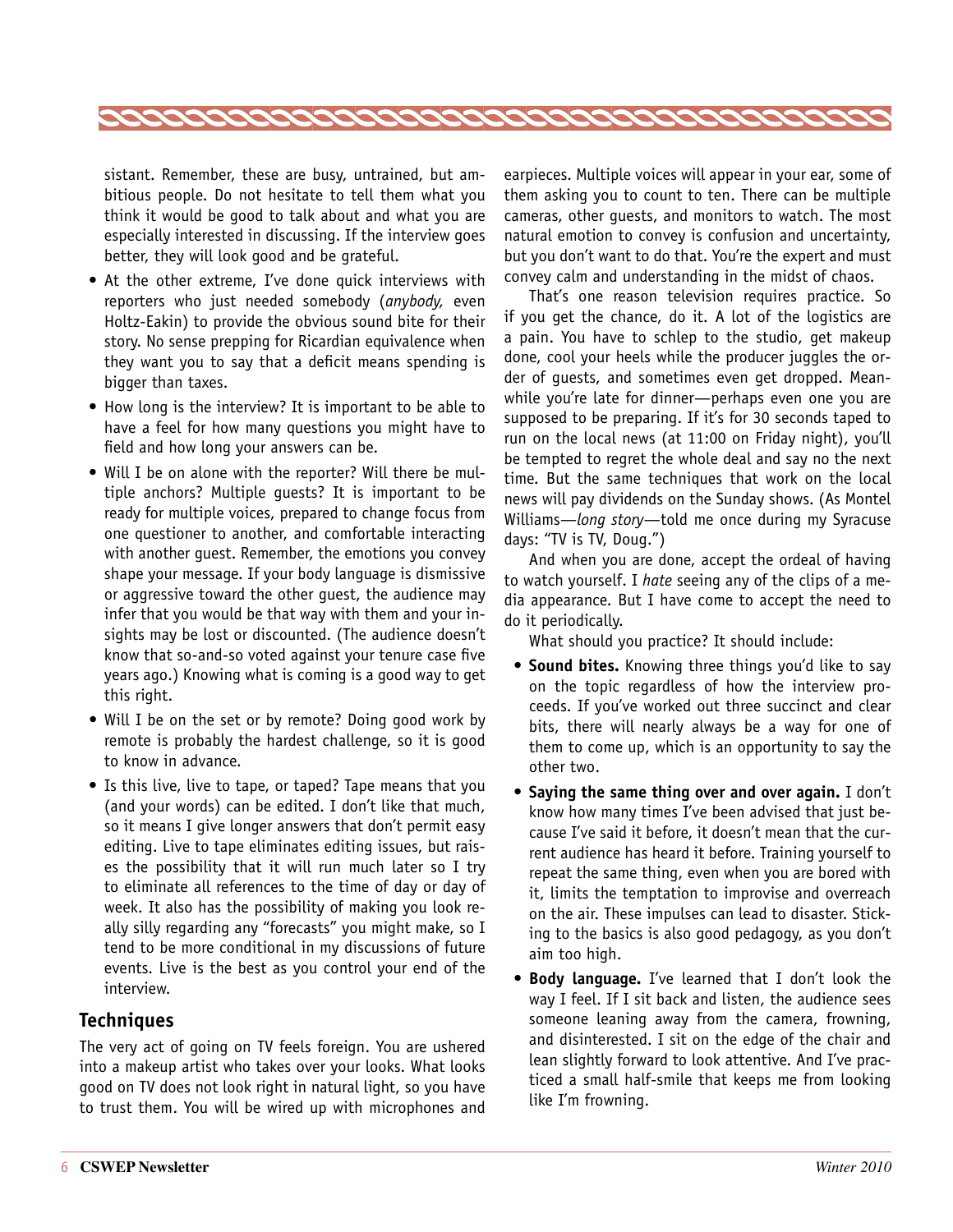

**• Clothing.** Some clothing definitely looks better than others. I have made the commitment to always wear a low-key suit, choose either white or pale blue shirts, and specialize in television-friendly ties. It doesn't make me the snazziest dresser in person, but it keeps viewers from spending their time thinking "why would *anyone* wear that tie?" instead of "gee, good point."

 I have a track record of risky behaviors, but none of them includes giving women advice on how to dress. I'm not starting now, but I do suggest that those who are unsure ask in advance and collect tips (the makeup folks are the best) as they go.

- • **Where to look.** Often there are multiple cameras on the set. Be sure to know where you should look when: (a) being introduced—there will usually be a camera to look straight into, (b) during the discussion—usually the host or other guest in a natural fashion, and (c) when listening to and/or responding to a remote question or comment.
- • **Doing remote work.** The majority of the time it will be just you and a camera in a dark room with a fake backdrop. You will have to work at acting natural and conversational. I literally imagine someone I like standing behind the camera and talk to her. It helps me smile during the introduction. I always assume the camera is on me (since I can't tell) and I make a conscious effort to nod and gesture as if someone was in the room talking to me.
- • **Responding to call-in questioners.** Some shows feature questions from callers, often live. All too often, the callers choose to make statements instead of asking a question, and frequently they are bizarre. Get your poker face ready and be unfailingly polite. A good host will rescue you from the worst of it, but be ready to respond in any event. A reliable strategy is to not respond *per se,* but rather pick one part of the comment and make some educational comments about it.

 For example, on a show about the budget outlook I once got a call that took the form of: "Well, you're a Republican so you believe we should just eliminate welfare to balance the budget." Rather than either (a) speak on behalf of the entire Republican party (not my job) or (b) get into a long digression on Temporary Assistance for Needy Families (not my area of expertise), I chose (c) explaining that the long-run

spending pressures from Medicare, Medicaid and Social Security far outstripped the other budget components and needed to be the focus of attention.

### **Strategy**

There are two important parts to your television strategy. The first is how to get yourself on the air, while the second is positioning your commentary. To some extent, events dictate who will be asked to appear. Similarly, those in public service are more often asked. But there are subtle ways to raise the probability of being invited.

### *Anxiety is a reflection of caring about your performance. It is your friend.*

The best way is to write a book. Authors are instant experts and obvious invitees. A close cousin is a written op-ed or blog post that will often lead to radio and television discussions of the same topic. Producers and their staffs also keep a list of experts who have helped them out in the past; being willing to stretch beyond your main expertise in a pinch, showing up on short notice, and generally solving their problems for them will raise their likelihood of coming back to you again.

As you prepare your spot, remember that there are three, not necessarily exclusive, personas that television likes to promote: the advocate, the referees, or the wise person. It is useful to think of how you want to present yourself:

- **Advocate.** Do you care about an issue and want to advocate for a particular policy, position, or interpretation? As an advocate, you want to have not only the three things you want to say, but also the three things that are wrong with other viewpoints.
- • **Referee.** Economics lends itself to refereeing and identifying the points of disagreement, so economists gravitate to this role. It is the best for pure education. You can say, "you've been hearing about A and B—they're really not all that different…" and explain why. (You should *not* say "on the one hand…"!) Being a good referee means being able to refer to recent public comments on all sides and highlighting the key points of disagreement.

**[continued on page 14](#page-13-1)**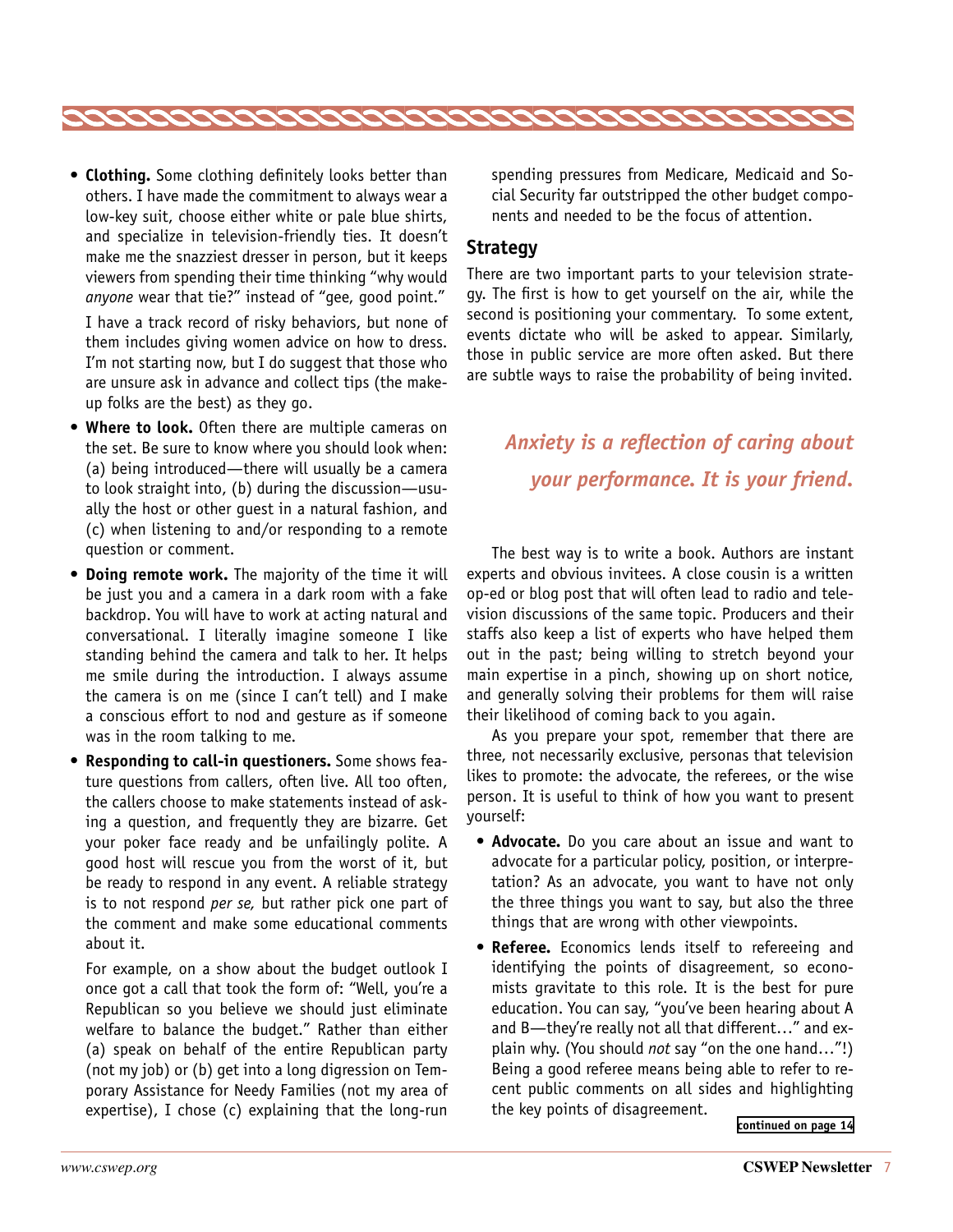### <span id="page-7-0"></span>**I Blog, Therefore I Am (EconomistMom)**



*"The day after our* au pair *had been committed to a psychiatric facility, I walked into my staff director's office and told him I had to leave Capitol Hill..."*

So began my first line ever on *any* blog whatsoever, but it so happened to be on my *own* blog—introducing

myself to the world as "EconomistMom" on Mother's Day 2008, just a few weeks into my new job as Chief Economist for the Concord Coalition. Starting such a blog had been a fuzzy but persistent dream of mine throughout the years I had worked on Capitol Hill, where I was expected to help tow the party line and keep any of my own objections to my own party's policy ideas to mere whispers within closed-door caucus meetings—certainly not out loud publicly. But for one brief year in between my last two Hill jobs I had worked at the Brookings Institution, where I had gotten a taste of what it was like to speak my mind more freely—in several (rather opinionated) opinion pieces I wrote, in my speeches to the public while being the Brookings representative on the Concord Coalition's "Fiscal Wake-Up Tour," and in my very candid conversations and frequent collaboration with the press. When my personal circumstances made it impossible for me to keep up with the irregular demands of my Hill position, the crisis became a blessing in disguise: my chance to make a big change in my career and immerse myself in doing and writing about economic policy in a way that was uniquely "me" and would uniquely *fulfill* me.

Between the pent-up demand I had for an outlet for my opinions, and the encouragement and advice I was getting from friends and colleagues, I jumped into the blog with two feet when my new boss at the Concord Coalition, Bob Bixby, showed enthusiasm for the idea and supported my working on the blog during "Concord time." More than 20 months and 560 posts later, EconomistMom.com ("a place where analytical rigor meets a mother's intuition") is thriving. And I'd like to think that Concord (and the organization's

#### *—Diane Lim Rogers, Chief Economist, The Concord Coalition*

mission of fiscal responsibility) has in return achieved greater visibility in the economic policy community in a way that has gone beyond what they had expected to gain from hiring their first ever "Chief Economist."

I've been surprised and really honored that my blog has received accolades from both the journalism and the academic communities. My blog was recognized by the Wall Street Journal last July as a "top 25" economics blog—and one of only 10 featured in the print edition—and was more recently ranked in a "scholarly" analysis of economics blogs published in the Eastern Economic Journal. In the latter, I was the top ranked female blogger, and one of just two women in the top 50. I think that my success and prominence in the "econoblogosphere" has a lot to do with the fact that there aren't many of us women in this profession, and there are even fewer of us *moms* in this profession, and for some reason we "economist moms" are even more under-represented among economists who blog. When one is a rarity, one is more likely to stand out, get attention, fill a niche, and not be forgotten.

But of course, I know I'm not *that* unique in being an economist mom, and I know that I am talking to an unusually large sample of economist moms out there via this newsletter! I was lucky to have the opportunity and the circumstances to be the first economist and mom to get out there and *blog* as EconomistMom. But all the reasons why I've been successful at blogging, and all the reasons I love blogging, are also reasons why I believe economist moms in *general* have a "comparative advantage" in blogging. You can take this list as some reasons why any of you other economist moms out there should consider starting a blog of your own, too.

### **Why I Love Blogging and Why You Can, Too**

**Easy:** I didn't know anything about the mechanics of making a blog when I started, so I got some initial advice and help from my professional friends who were ahead of me in their blogging experience and their tech-savyness. But it is actually pretty easy to set up your own blog even if you have minimal experience,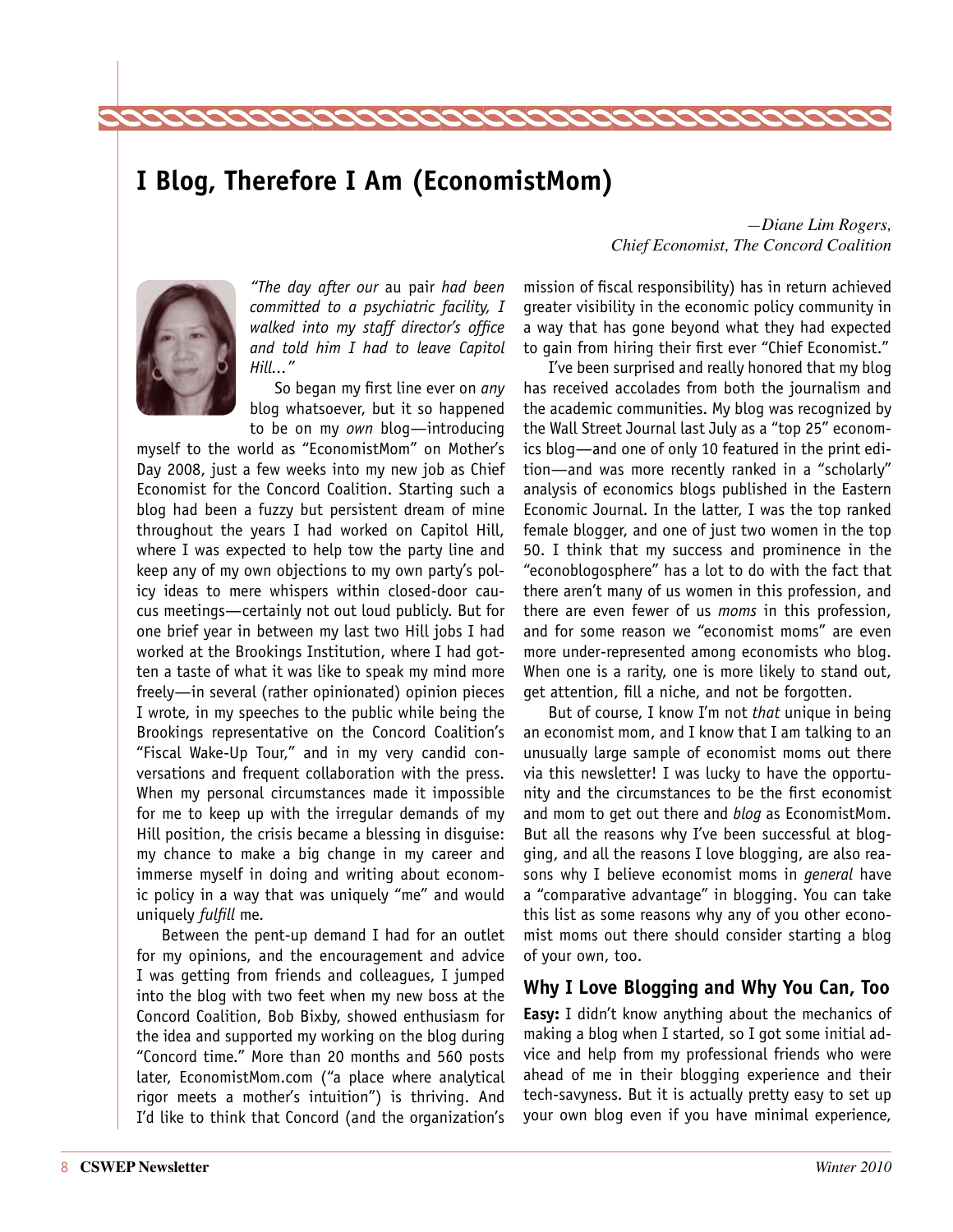

using the free blogging sites and software out there such as Wordpress (which I use) and Blogger. (You don't need to hire someone to "design" your website because the blogging programs offer so many different style and format permutations that it's easy to pick something that will look like your original creation.) Yes, it can be intimidating to start something completely new like this, especially if you're middle-aged like me and used to doing "work" in your more conventional ways. But don't be scared; it's not that hard!…But also don't be afraid to ask for help!

**Pretty Cheap:** The only expenses I have incurred to set up and maintain the blog are the domain registration fee (just a few dollars per year) and the fee for the website's hosting service (around \$100/year). Bottom line: A blog is pretty cheap to maintain as long as you maintain it yourself (free labor!). Instead of hiring a full-time site administrator, you can hire someone for the initial set-up and then have them available "on call" to help you out of sticky situations that crop up. (And again, don't hesitate to ask for help—especially from your friends who will help you for *free!)*

**Fast:** You can put up a blog post as fast as you can type! It's instant gratification. Of course, there's a down side to that: it can lead to "knee-jerk" reactions where you write more from an emotional place than an intellectual one, and that you might later wish you had never put out there. But unlike those emails you can't take back once you hit "send," a blog post is editable after it's gone live, with no remaining trace of his prior form. That's *very* handy.

**Fun, Not Work:** If you choose to start your own blog and it's not an "institutional" blog tied to your workplace, then you can write about anything you want to, as long as it doesn't create a conflict of interest or otherwise be considered "politically incorrect" given your (real) job. When you write about something that you yourself are inspired to talk or write about (as opposed to *told* to write about), the writing feels like a favorite hobby rather than a work assignment.

**Reactions More Than Research:** If you have a unique perspective, then people will want to read your blog for your reactions to the news and things other people say. Even if it doesn't seem like original *research* or analysis, it's still your original thinking and reacting and "voice." "Reacting" is a lot easier and faster than "researching" but that doesn't cheapen the value of a blog written in largely-reactive mode. Being a blogger who understands and can translate academic-style research into plain English and explain why not just Ph.D. economists should care about it, is a very valuable service to the general public—and a great diversity of readers will really value your blog if you can accomplish that. And those fast "knee-jerk" reactions are by definition especially easy to put out on a blog, but there's not just a *down* side to that. In fact, readers who come to appreciate your perspective will especially like those kinds of (honest and raw) reactions!

### *How can you quibble with EconomistMom? What would your mother say?*

**Opportunity to Avoid Those Nagging Referees and Editors!:** Many economists suffer from (over-) pride of authorship, and we tend to be a stubborn bunch who can't stand criticism from referees and editors who don't understand our work as well as we ourselves do! Having your own blog gives you the opportunity to be your own best or worst critic and to be your own boss. For most of us, this is our one big chance to let the genuine, uncensored version of us shine through!

**Therapeutic:** For me, my self-imposed goal of trying to blog every day has been a godsend. Every day I sit down in front of a "blank screen" and open myself up to the question: "what's on my mind, and what do I feel like writing about?" I've found that my daily blogging has "forced" me to pause and find valuable quiet time—and has led to a lot of self-discovery that I would not have otherwise known to even look for.

**More Creative and Expressive Than Economics As Usual:** My blog has allowed me to tap into the creative side of me like no other economic research I've done before. I've always naturally reacted to economic policy issues by (in my own head) relating them to phenomena in my everyday life, and now with my blog I'm able to share such analogies and help *non*-economists better understand these economic concepts. Where else but a blog could I do economic analysis and instruction while bragging about my kids, telling humorous stories, and finding (or creating) fun pictures? My blog has allowed me to put my personal and "human touch" on economics, and I **[continued on page 15](#page-14-1)**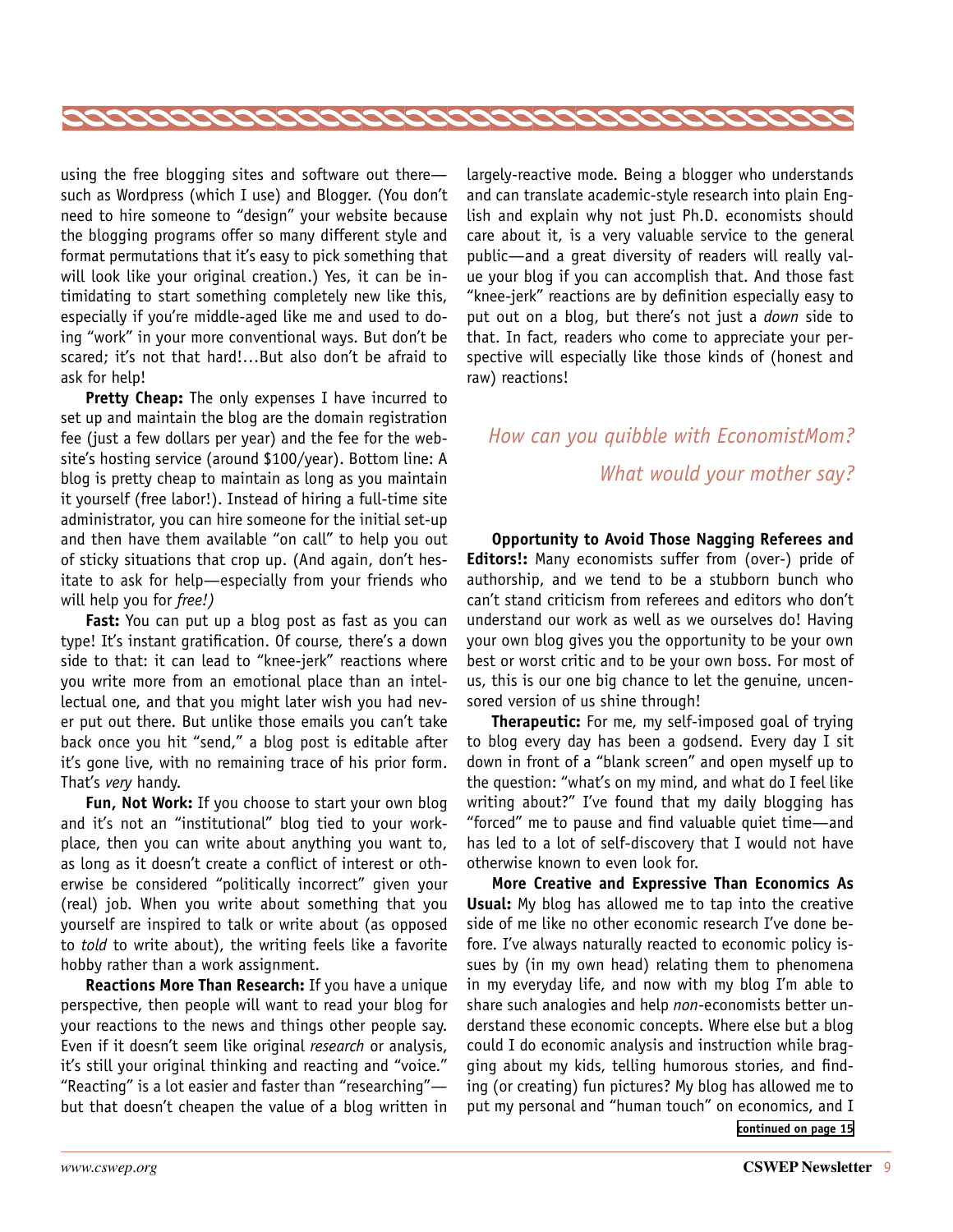### <span id="page-9-0"></span>**2009 CSWEP Report continued from page 1**

of Higher Education (2000 Edition) "Baccalaureate Colleges—Liberals Arts" list as less than ten are schools with economics departments offering an undergraduate and Masters only economics degree.

Only two Ph.D. granting departments did not respond to any question on the survey. Information on academic appointments by rank and gender were collected from the web for these two departments. Five departments answered only these same questions. A new question was added to the Ph.D. granting department survey about the number and the gender of senior undergraduate economics majors. This question was already included in the non-Ph.D. survey. 75% of all Ph.D. granting departments answered this new question. The response rate to all other questions on the Ph.D. granting department survey is 94%. The 52% response rate (78 departments) for our non-Ph.D. programs survey is typical for that survey.

Figure 1 and Tables 1 through 4 summarize the trends in women's representation in Ph.D. granting departments over the past decade, tenured/tenure track vs. non-tenure track statistics for 2009, and job market placements for the most recent job market. The figure is labeled as female economists "in the pipeline" to show the progression of women through the ranks from newly minted Ph.D.s to tenured full professors. The fraction of first-year Ph.D. students and newly completed Ph.D.s in all Ph.D. granting departments who are women is about one-third; in both cases these fractions decreased somewhat between 2008 and 2009. Assuming

four to five years to complete a doctorate in economics this suggests that on average the pipeline is not very leaky at least through completion of the doctorate.

The female shares of Assistant Professors and tenured Associate Professors are essentially constant between 2008 and 2009 at close to 28% and 22% respectively. The female share of tenured Full Professors up ticked to 9.7%, an alltime high for this survey.

The most interesting continuing aspect of the survey is changes in the tenured Associate Professor fractions relative to changes in the other two fractions. In 1997, the rule of one-half applied almost exactly. The rule came from the observation that the percent of tenured female Associate Professors (13.4%) as a fraction of the percent of untenured female Assistant Professors (26.0%) was very close to onehalf. In addition, the percent of tenured female Full Professors (6.5%) as a fraction of the percent of tenured female Assistant Professors (13.4%) was also very close to onehalf. In 2000, the rule was perturbed by the increase in the female tenured Associate Professor percent. The Associate to Assistant Professor fraction jumped to 0.76 and remained in the 0.65 to 0.84 range through 2009. The Full Professor percent has not yet apparently shown the impact of the Associate Professor percent changes although enough years (9) have passed for promotion to reasonably begin to occur. However, arguably it is still a bit early to see a significant impact beyond the 9.7% peak in the Full Professor percent in 2009.

|                                      | 2000  | 2001  | 2002  | 2003  | 2004  | 2005  | 2006  | 2007  | 2008  | 2009   |
|--------------------------------------|-------|-------|-------|-------|-------|-------|-------|-------|-------|--------|
| All Ph.D.-Granting Departments       |       |       |       |       |       |       |       |       |       |        |
| 1st yr students                      | 38.8% | 31.9% | 33.9% | 34.0% | 33.9% | 31.9% | 31.0% | 32.7% | 35.0% | 33.5%  |
| <b>ABD</b>                           | 32.3% | 30.2% | 30.6% | 32.7% | 33.1% | 33.9% | 33.6% | 32.7% | 33.7% | 33.5%  |
| New Ph.D.                            | 28.0% | 29.4% | 27.2% | 29.8% | 27.9% | 31.1% | 32.7% | 34.5% | 34.8% | 32.9%  |
| Assistant Professor (U)              | 21.4% | 22.5% | 23.2% | 26.1% | 26.3% | 29.4% | 28.6% | 27.7% | 28.8% | 28.4%  |
| Associate Professor (U)              | 17.2% | 10.0% | 17.2% | 24.0% | 11.6% | 31.2% | 24.6% | 17.1% | 29.2% | 25.0%  |
| Associate Professor (T)              | 16.2% | 15.3% | 17.0% | 19.9% | 21.2% | 19.2% | 24.1% | 21.2% | 21.5% | 21.8%  |
| Full Professor (T)                   | 7.4%  | 5.8%  | 8.9%  | 9.4%  | 8.4%  | 7.7%  | 8.3%  | 8.1%  | 8.8%  | 9.7%   |
| Assoc (T) % as a % of Assistant      | 0.76% | 0.68% | 0.73% | 0.76% | 0.81% | 0.65% | 0.84% | 0.76% | 0.75% | 0.77%  |
| Full % as a % of Assoc (T)           | 0.46% | 0.38% | 0.52% | 0.47% | 0.40% | 0.40% | 0.34% | 0.38% | 0.41% | 0.44%  |
| Full % as a % of Assistant           | 0.35% | 0.26% | 0.38% | 0.36% | 0.32% | 0.26% | 0.29% | 0.29% | 0.31% | 0.34%  |
|                                      |       |       |       |       |       |       |       |       |       |        |
| Number of respondents                | 76    | 69    | 83    | 95    | 100   | 93    | 96    | 102   | 111   | 119    |
| Number of Ph.D. Granting Departments | 120   | 120   | 120   | 128   | 122   | 122   | 124   | 124   | 123   | $119*$ |

### **Table 1: The Percentage of Economists in the Pipeline Who Are Female, 2000–2009**

Notes: U refers to untenured and T refers to tenured. ABD indicates students who have completed "all but dissertation."

\*In 2009, the information for two schools was collected from the web.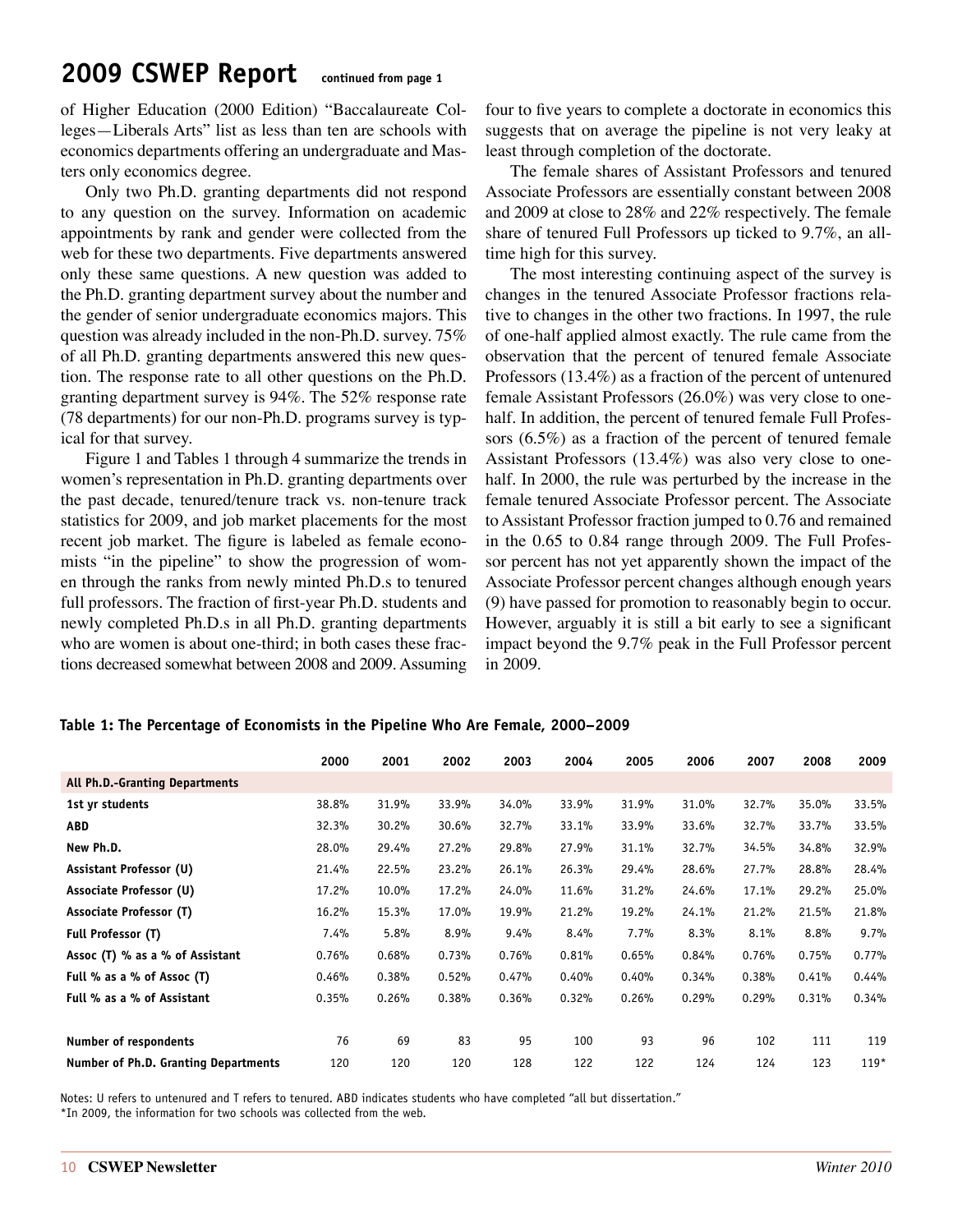



Among all Ph.D. granting economics departments in the United States, the female share of non-tenure track faculty is more than double that for the female share of all tenured/tenure track faculty (36.1% versus 16.9%). Between 2008 and 2009 the female share of non-tenure track faculty rose by 2.7 percentage points and the share of all faculty in non-tenured positions fell by almost one percentage point. In 2009 13.8% of all faculty in Ph.D. granting departments are non-tenure track faculty.

 Women were more likely to obtain a U.S. based job than men. The U.S. based job market placement shares for women by type of job differ from those for men by about three percentage points. However, among those women who obtained a foreign job, the share of women obtaining an academic job was significantly higher than the share of men obtaining an academic job.

Figure 2 and Table 5 present data on the status of women in economics departments located in liberal arts institutions over the past seven years, which is for all years that data exists. Here the pipeline is much less leaky with the share of female economics majors, assistant professors, and tenured associate professors being very similar. The share of tenured full professors in liberal arts institutions who are women is more than double that in Ph.D. departments and has been rising over time to  $21\%$  in 2009.<sup>2</sup>

This is the first year that comparisons can be made between the percent of senior economics majors who are female in Ph.D. granting departments versus the percent who

#### **Figure 2: Percentage of Economists in the Pipeline Who Are Female—Liberal Arts Departments**



#### **Table 2: Tenured and Untenured Faculty Data 2009**

|                                       | Women | Men   | Percent<br>Women |
|---------------------------------------|-------|-------|------------------|
| <b>All Ph.D.-Granting Departments</b> |       |       |                  |
| All tenured/tenure track              | 485   | 2,393 | 16.9%            |
| Other (non-tenure track)              | 165   | 292   | 36.1%            |

#### **Table 3: Job Market Employment Shares by Gender 2009\* All Ph.D. Granting Departments**

|                                     | Women | Men    |
|-------------------------------------|-------|--------|
| <b>U.S. Based Jobs</b>              |       |        |
| Share of All Individuals by Gender  | 62.4% | 58.5%  |
| Academic, Ph.D. granting department | 40.7% | 43.3%  |
| Academic, Other                     | 23.0% | 20.7%  |
| Public sector                       | 16.7% | 19.3%  |
| Private sector                      | 19.6% | 16.7%  |
| <b>Foreign Job Obtained</b>         |       |        |
| Share of All Individuals by Gender  | 24.8% | 29.0%  |
| Academic                            | 74.7% | 65.4%  |
| Nonacademic                         | 25.3% | 34.6%  |
| No Job Found                        |       |        |
| Share of All Individuals by Gender  | 12.8% | 12.5%  |
| <b>Total Number of Individuals</b>  | 5,807 | 14,309 |

\*Shares by detailed type of job, e.g., academic, public or private sector, sum to 100, except for rounding.

<sup>2</sup> Because of the historically substantially lower response rate to the liberal arts department survey than to the Ph.D. granting departments survey, there is less confidence in year-to-year trends and overall results in the liberal arts department survey. In early 2010 efforts will be made to obtain responses from a higher fraction of liberal arts departments.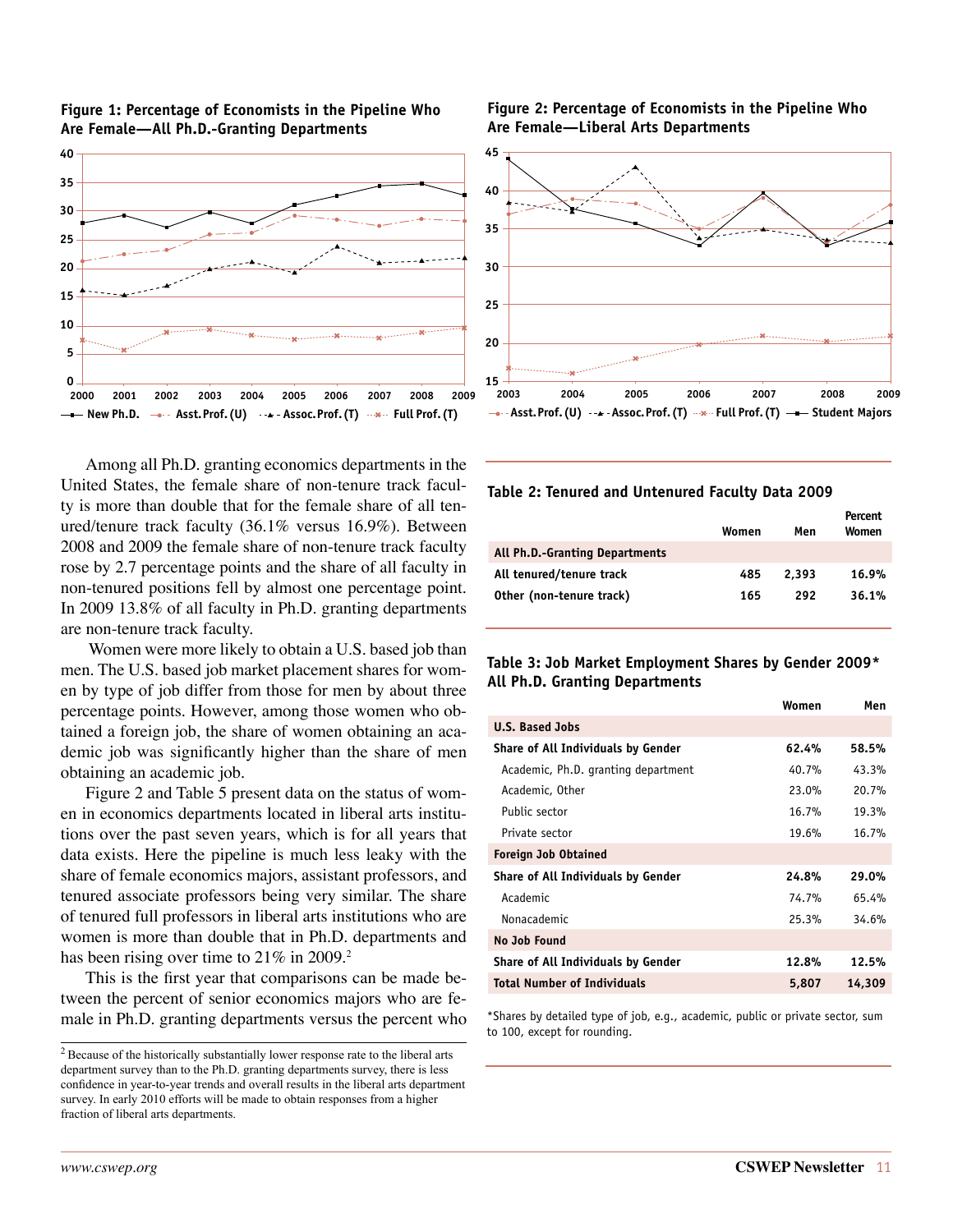are female at liberal arts schools. The Ph.D. granting department percent at 28.9% is seven percentage points lower than the comparable figure for liberal arts schools.

### **The Committee's Recent Activities**

### **On-going Activities**

One of CSWEP's major activities is the production of our thrice-yearly newsletter. In addition to reporting on the annual survey of departments, the Winter newsletter, co-edited by Fiona Scott Morton, included articles on what you do and choices you make after you receive tenure. Marty Olney co-edited the Spring Newsletter that included articles on harassment, discrimination, and advice from a lawyer. This issue also included an interview with the 2008 Carolyn Shaw Bell award winner, Anne Carter, and listed top ten tips on how to get funding. The Fall newsletter was co-edited by Julie Hotchkiss and featured a discussion on navigating the job market as dual career economists. It also included an interview with 2008 Elaine Bennett Research Prize winner Amy Finkelstein. These newsletters would not be possible without the tireless efforts of Deborah Barbezat.

As part of its ongoing efforts to increase the participation of women on the AEA program, CSWEP organized six sessions for the January 2010 ASSA meetings in Atlanta. Linda Bell organized two sessions on personnel economics and Julie Hotchkiss organized three sessions on gender-related issues. CSWEP also co-hosted a panel session with CSMGEP on the impact of AEA and NSF mentoring programs.

For the first time CSWEP's business meeting at the American Economic Association Annual Meeting was a luncheon event. At the business meeting Barbara Fraumeni presented results on the annual department survey and summarized CSWEP activities over the past year. During this meeting, the 2009 Carolyn Shaw Bell Award was presented to Elizabeth E. Bailey of the Wharton School of the University of Pennsylvania. The Carolyn Shaw Bell award is given annually to a woman who has furthered the status of women in the economics profession through her example, achievements, contributions to increasing our understanding

#### **Table 4: Ph.D. Students Data 2009 All Ph.D. Granting Departments**

|                                         | Women | Men  | Percent<br>Women |
|-----------------------------------------|-------|------|------------------|
| Students (2009-2010 Academic Year)      |       |      |                  |
| First-year Ph.D. students               | 561   | 1113 | 33.5%            |
| <b>ABD</b> students                     | 1196  | 2371 | 33.5%            |
| Ph.D. granted (2008-2009 Academic Year) | 329   | 670  | 32.9%            |
|                                         |       |      |                  |

of how women can advance through the economics profession, and mentoring of other women. The Chair thanks Trish Mosser, Amy Schwartz and Fiona Scott Morton for their service on the 2009 Carolyn Shaw Bell Awards Committee. This prize was established in 1998 to recognize and honor outstanding research in any field of economics by a woman at the beginning of her career.

As part of our ongoing mentoring efforts CSWEP sponsored one regional and one national mentoring workshop for junior faculty in economics in 2009–10. The regional mentoring session was held in conjunction with the Southern Economic Association meeting in November 2009. Participants were enthusiastic in their exit survey about the quality and usefulness of the panels and overall activities of the workshop. The national mentoring workshop was held after the January 2010 American Economic Association meetings in Atlanta. We thank all the mentors who participated in these workshops and especially organizers KimMarie McGoldrick, Donna Ginther and Terra McKinnish. The American Economic Association is funding one more regional workshop in 2011 and one more national mentoring workshop in 2012. Hopefully the American Economic Association will agree to fund these workshops on a more permanent basis given the success of the national workshop as documented in a Blau, Croson, Currie, and Ginther paper to be published in the May *American Economic Review* Papers and Proceedings volume. (See "From the Chair.") In addition, we are continuing a Summer Fellows initiative in 2010 supported by CSWEP/AEA and run jointly with CSMGEP. Since the program was created

|                                        | 2003  | 2004  | 2005  | 2006  | 2007  | 2008  | 2009  |
|----------------------------------------|-------|-------|-------|-------|-------|-------|-------|
| <b>Student Majors</b>                  | 44.2% | 37.6% | 35.7% | 32.8% | 39.7% | 32.8% | 35.9% |
| Asst. Prof. (U)                        | 36.9% | 38.9% | 38.3% | 35%   | 39.1% | 33.1% | 38.2% |
| Assoc. Prof. (T)                       | 38.5% | 37.3% | 43.1% | 33.7% | 34.9% | 33.5% | 33.1% |
| Full Prof. (T)                         | 16.7% | 16.2% | 18.1% | 19.9% | 21.0% | 20.3% | 21.1% |
| <b>Number of Respondents</b>           | 64    | 74    | 78    | 88    | 77    | 86    | 78    |
| Number of Lib. Arts. Depts. Responding | 143   | 143   | 143   | 143   | 143   | 143   | 148   |
|                                        |       |       |       |       |       |       |       |

Notes: U refers to untenured and T refers to tenured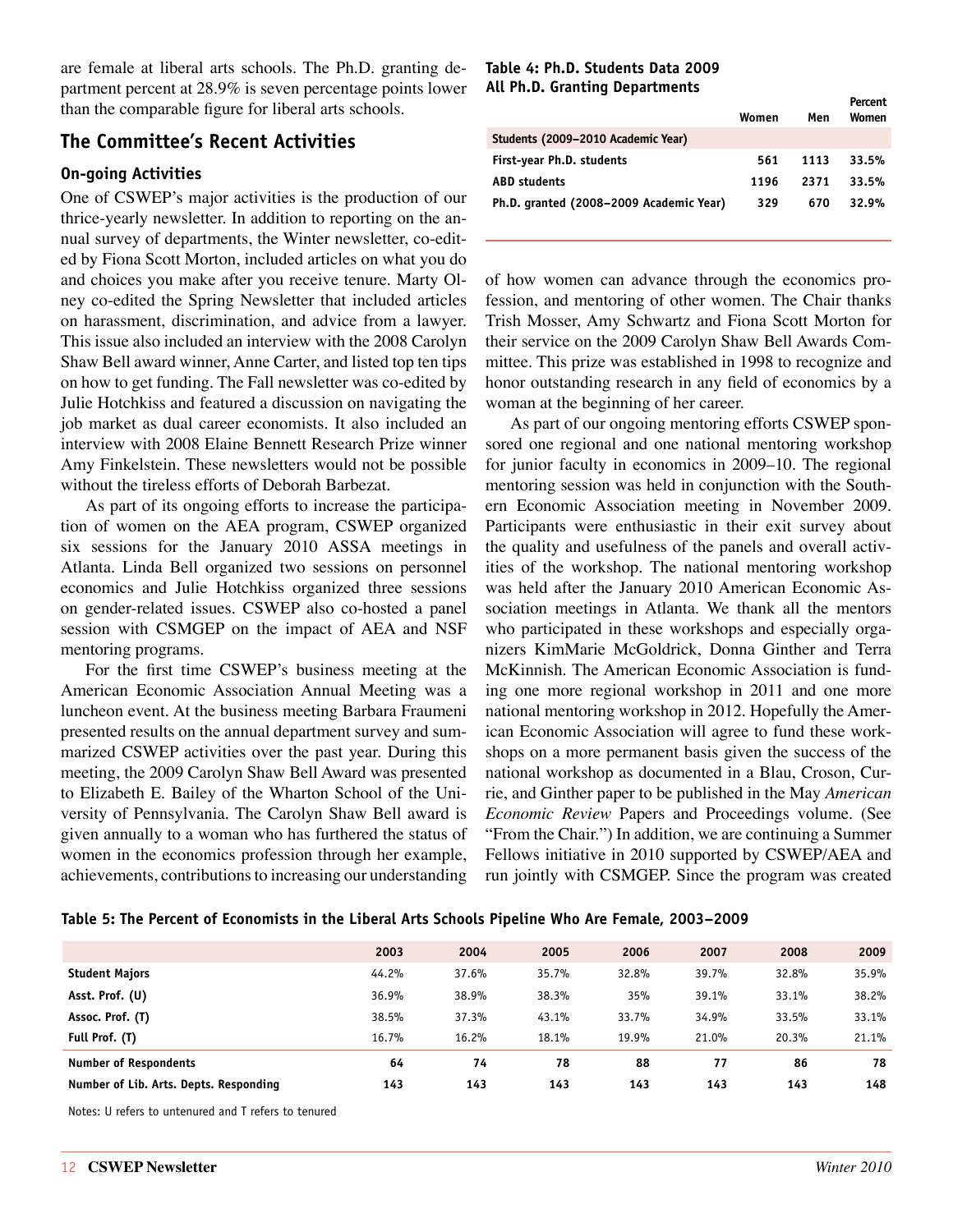in 2007 the number of fellows placed has grown from six in 2007 to 18 in 2009 and the number of participating or cooperating institutions has increased from four in 2007 to 21 in 2010. The purpose of this program is to increase the participation and advancement of women and underrepresented minorities in economics. The fellowship allows the fellow to spend a summer in residence at a sponsoring research institution such as a Federal Reserve Bank, Federal statistical agency, other public agencies, and think-tanks.

#### **Regional Activities**

CSWEP's regional representatives organized sessions at each of the regional association meetings—including the Eastern, Southern, Midwest, and Western Economic Association. Our thanks go to Kaye Husbands Fealing (Midwest), Linda Bell (Eastern), Julie Hotchkiss (Southern) and Marty Olney (Western), for their excellent programs and efforts to help women economists in their regions maintain and increase their professional networks. Abstracts of the papers presented at these association meetings are on the CSWEP web site.

#### **Membership Data Base and Web Site**

We have undertaken a project to modernize the CSWEP data base and to locate it on the AEA server. In the short to intermediate run we will preserve the existing data base in part because it will take some time for those listed on the data base to enter or correct their information on the new data base. The data base includes all economists (most of them women) who register with us and incorporates data concerning their employer, their job title, their address, field of interest, and other employment related information into our roster. With the modernized data base its functionality and usefulness will be improved. The web site code is also being modernized. We particularly thank Donna Ginther, a member of the Committee, who has overseen these efforts.

### **Additional Words of Thanks**

The Chair would like to thank the membership chair, Joan Haworth and her staff, particularly Lee Fordham, for their essential contribution to our outreach mission. The terms of four of our Committee members ended in January 2010—Linda Bell, Trish Mosser, Marty Olney, and Fiona Scott Morton. Linda and Marty as previously noted served as regional CSWEP representatives. Trish served on both the Summer Fellows and the Carolyn Shaw Bell award committee. Fiona Scott Morton attempted to track the status of female economists at top business schools and also served on the Carolyn Shaw Bell award committee. They and the continuing Committee members have all made outstanding contributions and we are enormously grateful to them for their willingness to serve. The Chair thanks new Committee members Susan Averett, Linda Goldberg, Jennifer Imazeki, and Terra McKinnish for agreeing to serve. CSWEP receives both financial and staff support from the American Economic Association. We are especially grateful for all the help we receive from John Siegfried and his staff—particularly Barbara Fiser and Susan Houston. The Chair also warmly thanks Deborah Arbique from the Muskie School of the University of Southern Maine who has provided extraordinary and indispensable administrative support for the Committee over the last year. The Chair also appreciates that the Muskie School and the University of Southern Maine is willing to continue to host CSWEP.

*—Barbara M. Fraumeni, Chair*

### <span id="page-12-0"></span>**Bailey Wins Award continued from page 1**

research focuses on economic regulation and deregulation, market structure, and corporate governance. In addition to many journal articles, Bailey is the author of *Economic Theory of Regulatory Constraint,* (D.C. Heath, 1973), *Deregulating the Airlines* with David Graham and Daniel Kaplan, (The MIT Press, 1985), and the editor of *The Political Economy of Privatization and Deregulation* with Janet Rothenberg Pack, (Edward Elgar, 1995).

Dr. Bailey is a graduate of Radcliffe College and the Stevens Institute and, in 1972, she was the first woman to receive a doctorate in economics from Princeton University. She served as dean of Carnegie Mellon University's Graduate School of Industrial Administration from 1983 to 1990.

In 1977, President Jimmy Carter appointed Dr. Bailey as the first female commissioner of the Civil Aeronautics Board, where she played an instrumental role in the deregulation of U.S. airline industry. From 1960–1977 she was at Bell Laboratories, where she began as a computer programmer and became head of the Economics Research Department.

Dr. Bailey was Vice President of the American Economic Association from 1981–1983, the Chair of its Committee on the Status of Women in the Economics Profession in 1980–1982, and was elected President of the Eastern Economics Association in 1998. She was Chairman of the Board of the National Bureau of Economics Research from 2005–2008 and formerly served as a trustee of Princeton University and as an honorary trustee at the Brookings Institution. She was inducted into the American Academy of Arts and Sciences in 1997.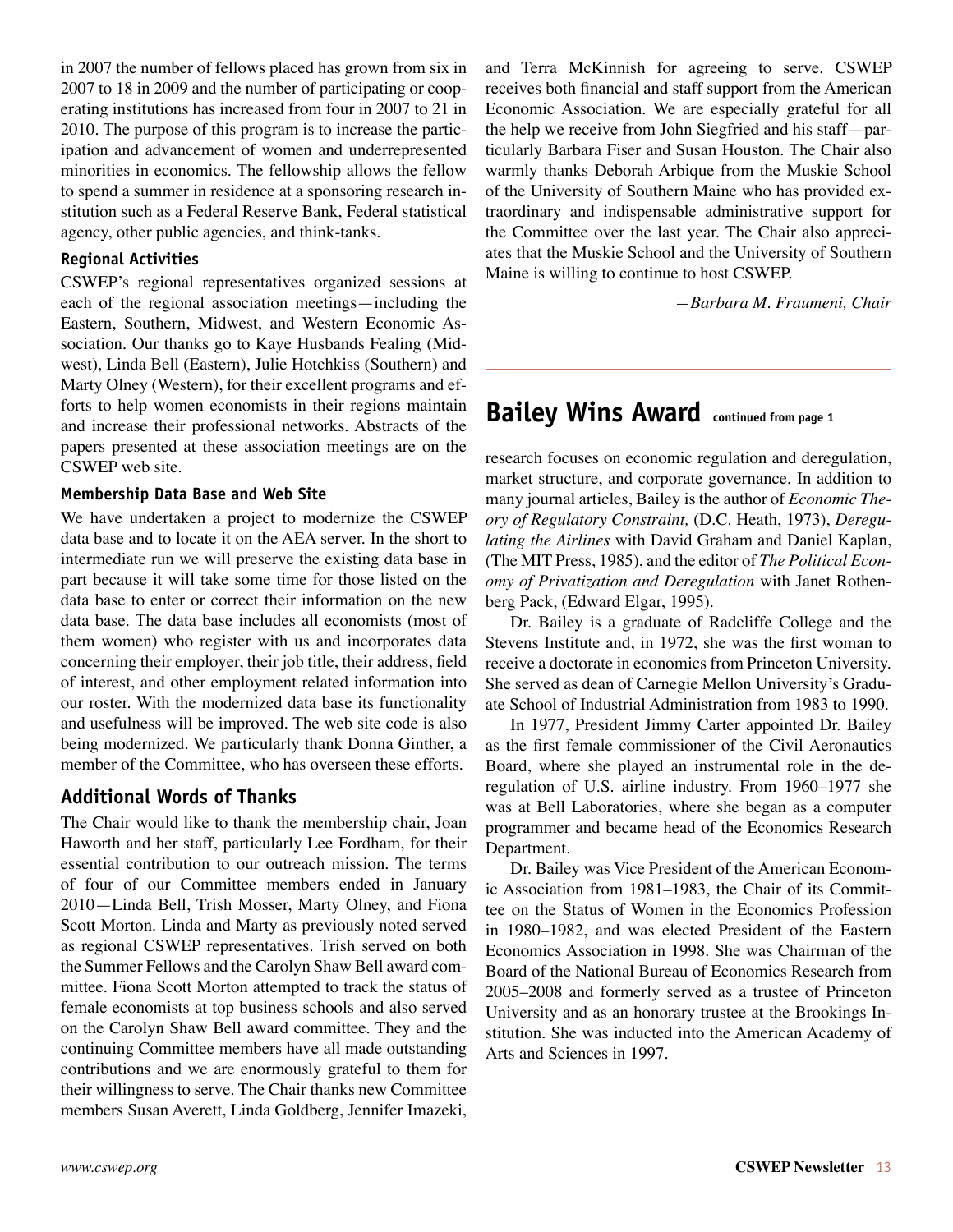### <span id="page-13-0"></span>**A Bakers' Dozen Tips continued from page 4**

little known fact is that reporters all over the country get their ideas for policy stories from those three newspapers. If you get coverage in the Minneapolis Herald Tribune, cool! But the coverage may end there. If you get a front page story in the New York Times, it could spin off dozens of other articles, radio stories, TV coverage, and blog posts.

- 10. Don't take yourself too seriously. An occupational hazard of policy journalism is boredom. You might not believe this, but some of our colleagues are mind-numbingly dull. If you can lighten up the dismal science, the press will beat a path to your door. It doesn't mean you should diminish the importance of your work. And you should avoid snark or jokes that might not go over well with your audience. But the insights of economics can be ironic, surprising, or even a little bit funny. Have a little fun with it.
- 11. Don't be afraid to talk to reporters. Think about what you're saying, and be aware that the most outrageous thing you say may appear in quotes next to your name,

but don't let that paralyze you. You're not that important. If you get quoted saying something slightly embarrassing, the Dow will not crash, foreign investors will not dump dollars, and the terrorists will not win. You'll get some teasing e-mails from friends and colleagues. It's a good way to get back in touch.

- 12. That said, be careful with reporters you don't know. Most reporters are professional and responsible, but some aren't. Some will try to steer you into saying things you don't want to say. Don't let them (and cut the conversation short if they persist). Some will quote you when you thought you were off the record. Be careful to say, "This is off the record," before you say something that you don't want to be quoted. But if you don't know and trust the reporter, it's better not to say it at all.
- 13. Keep the good reporters' and editors' phone numbers and call them when you have something newsworthy. They are always looking for ideas and will be grateful for your help.

### <span id="page-13-1"></span>**Stretching Your Boundaries continued from page 7**

• Wise person. A valuable role is to be able to step back from the narrow issue at hand ("should we raise the minimum wage") and be able to explain why the issue has arisen at this time, what other options should be part of this debate, and some historical perspective on the uniqueness of the issues.

Obviously, if you've come to advocate, you give up the ability to also play referee or wise person. This can be frustrating, but it is a reality of the perception. Similarly, if you spend your time refereeing the dispute, you probably will not be able to provide the wise person perspective. Undoubtedly, trying to mix all three will leave a muddled and uneven performance in its wake.

### **Radio**

If you've developed successful strategies for television, doing radio is a breeze. Everything else applies, except that you can drop all concern about appearances and focus on what you are saying. The most important aspect of radio is to know the audience and style of show. There is nearly infinite variety in the radio landscape, and the tenor is very different on drive-time talk radio in Montana compared to the Diane Rehm show in D.C.

In my experience, radio hosts are particularly prone to using their guests to ratify their opinions, instead of asking questions. So be ready to politely disagree and say it the way *you* are comfortable.

### **Public Lectures**

Along with media appearances come the opportunity for large public lectures, whether they are campus-wide events, business conferences, think tanks, or other venues. These carry a slightly different flavor.

To begin, you will have more time to do basic education, so you can spend a little time in each role—referee, wise person, advocate—if you so desire, but in doing so it is important to first cover a little basic background so that the audience has adequate footing.

Typically there will also be a question period, often without the aid of a host to run off ill-focused questions. In my experience, people want to talk as much as to ask questions, so this can become an issue.

### **Concluding Thoughts**

I believe there is great value to bringing the profession's insights to a larger audience and heartily encourage those who are so inclined. It will require some effort, as it is really hard at times. As much as I've thought about the aspects outlined above, I've never gotten it right yet. Good luck.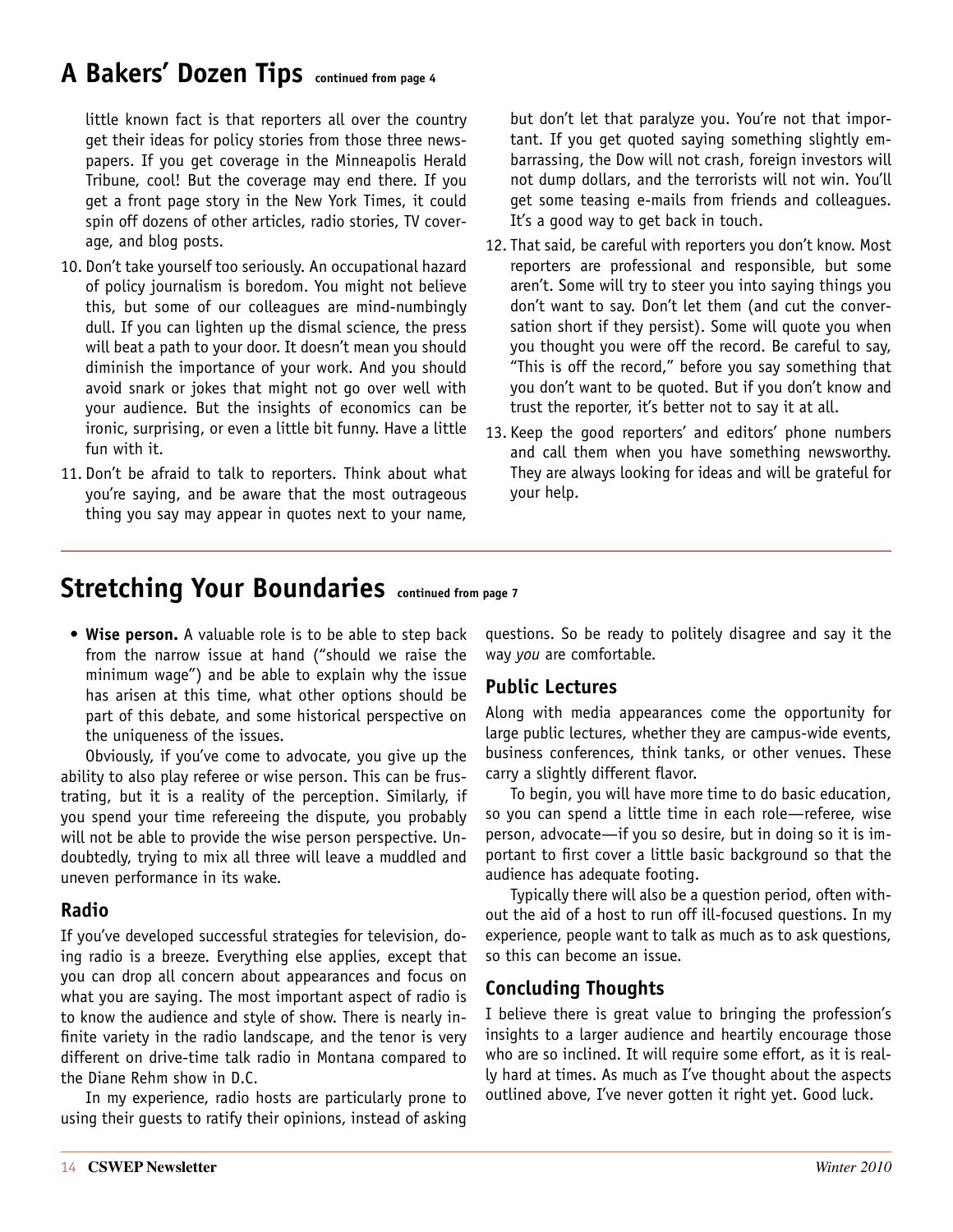### <span id="page-14-1"></span>**EconomistMom continued from page 9**

know my stories involving my kids has allowed me to "connect" better with real people and make the issues I care about more compelling. For example, I am sure my motherhood makes me a better spokesperson for fiscal responsibility; people believe me when I say I care about the fiscal outlook because I worry about my kids' economic future.

**Flexible Work Hours and Environment:** Blogging is convenient for working moms. You can write from home in your pajamas, jot ideas down (even without your laptop) while at a Little League baseball game or a ballet lesson, and basically write at odd hours whenever the inspiration hits.

**Instant Exposure to the Masses** *and* **Access to the VIPs:** I've found that "regular people" are much more likely to read an entertaining blog than any prestigious academic journal. And journalists love to learn from experts through the blogosphere, because blog posts are typically so much more accessible to them than research papers are. If your blog has broad reach then the top reporters will read it, will learn and write about your ideas, and therefore ultimately help your ideas actually influence policymaking.

**Blogging Keeps You Young!:** My blogging experience has opened me up to new professional communities well beyond the academic and policy economist communities I had been limited to in the past. For example, I was invited to hang out and write from the "bloggers hub" of the World Business Forum in NYC, and I've got an EconomistMom "twitter" feed now, too. I'm soon to launch a video blogging ("vlog") channel. While I'm having so much fun with these "new media" technologies, I find myself surrounded by people much younger than I am. So I'm convinced that blogging makes me look and feel younger!

**Blogging Broadens Participation and Furthers the Debate:** The blogging community of writers and commentators is broad and diverse, and discussions in the blogosphere often pave the way for national discussion and the politics of the issues. The downside is you can attract very vocal criticism from those with extreme viewpoints—sometimes even opposite extremes at once! If you blog about controversial issues, you must have "thick skin" and learn not take it personally.

**"Benefit of the Doubt" Factor (EconomistMoms Are More Compelling Than Other Economists):** I've discovered that there's something that's perceived as quite special about the combination of being an economist and being a mom: there's both credibility and trustworthiness there. When my blog was honored in the Wall Street Journal, mine was the only blog where the editors didn't list true "quibbles." Instead, they wrote: *"How can you quibble with EconomistMom? What would your mother say?"*

To conclude, starting your own blog might seem like a risky proposition to the average CSWEP member, because we economists tend to lean conservative in how we approach our life and our work. And we women and especially mothers might not be used to promoting ourselves so much, the way blogs often seem to serve as "ego showcases." But I've found it to be a low-cost, low-risk, and yet high-upsidepotential-return endeavor. On net the benefits have already outweighed the costs, and so the bottom line for me is that blogging about economics from my very personal perspective has been a very positive experience. Maybe you'll want to give it a try, too?

### <span id="page-14-0"></span>**Nominations Sought**  *for the 2010*

### **Elaine Bennett Research Prize**

The Elaine Bennett Research Prize is awarded every other year to recognize, support, and encourage outstanding contributions by young women in the economics profession. The next award will be presented in January 2011.

The prize is made possible by contributions from William Zame and others, in memory of Elaine Bennett, who made significant contributions in economic theory and experimental economics and encouraged the work of young women in all areas of economics.

Nominees should be at the beginning of their career but have demonstrated exemplary research contributions in their field. Nominations should contain the candidate's CV, relevant publications, a letter of nomination and two supporting letters. The letters of the nomination and supporting letters should describe the candidate's research and its significance. Nominations will be judged by a committee appointed by CSWEP.

Inquiries, nominations and donations may be sent to:

Barbara Fraumeni, CSWEP Chair Muskie School of Public Service University of Southern Maine Wishcamper Center P.O. Box 9300 Portland, ME 04104-9300 [cswep@usm.maine.edu](mailto:cswep@usm.maine.edu)

**This year's nomination deadline: September 15, 2010**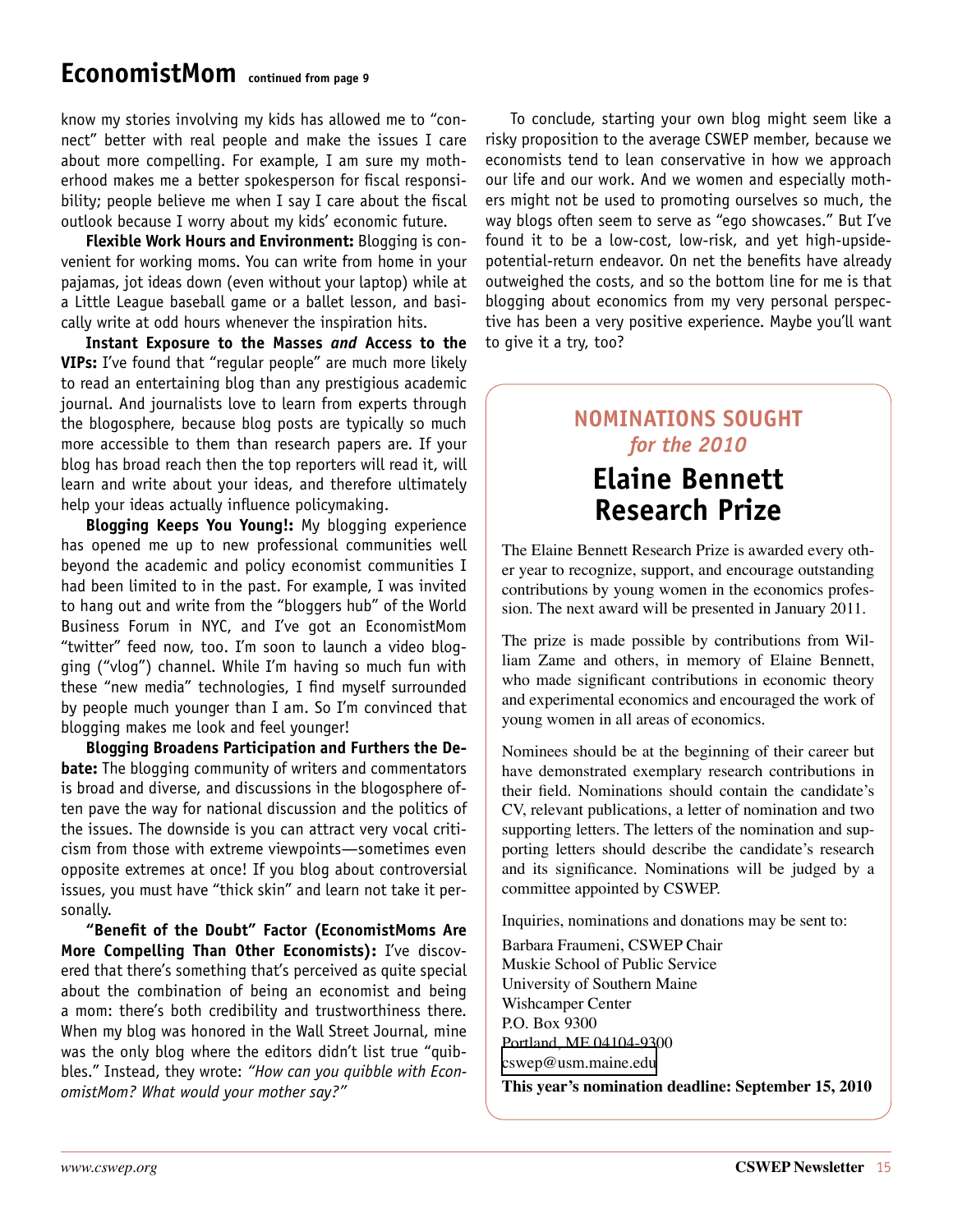### <span id="page-15-0"></span>**Dr. Margaret Garritsen deVries, IMF Historian and Economist**

Margaret Garritsen deVries, PhD, 87 years old, an economist and former Historian Economist of the International Money Fund, died December 18, 2009 at Suburban Hospital of complications from pneumonia.

Dr. deVries was among the first staff hired by the International Monetary Fund (IMF), joining the IMF as an economist in 1946. She represented the IMF on missions to Mexico, Thailand, India, Sri Lanka, Burma, Turkey, Israel, Yugoslavia, Costa Rica, and Nicaragua. She was appointed Assistant Chief of the Multiple Exchange Rate Division in 1953 and Chief of the Far East Division in 1957. She resigned in 1959 (to care for her two young children), but in 1963 rejoined the IMF to help write the history of the IMF's first twenty years. In 1973, she was appointed official Historian, a post she held until her retirement in 1987.

She was the author of the *International Monetary Fund, 1966–71,* (2 volumes), the *International Monetary Fund, 1972– 1978* (3 volumes), *Balance of Payment Adjustment: The IMF Experience, 1946–86* and *The IMF in a Changing World, 1945– 1985* and co-author of *The International Monetary Fund, 1945– 1965* (3 volumes) and *Foreign Economic Problems of the United States.* She was also a professor of economics at The George Washington University and a frequent lecturer and speaker on international economics and contributor to professional journals. In her retirement, she continued to write, including a regular column she authored for ten years in the IMF Retirees' Association newsletter.

Dr. deVries was born in Detroit, Michigan, attended the University of Michigan as an American Association of University Women scholar, elected to Phi Beta Kappa, and gradated with honors in economics in 1943. With the aid of fellowships from the honor society of Phi Kappa Phi and from the Massachusetts Institute of Technology, she did graduate work at M.I.T., receiving a Ph.D. in 1946. Her doctoral dissertation was on the management of the national debt.

She is listed in *Who's Who in America* and *Who's Who of American Women,* was honored in 1980 with a Distinguished Alumni Award by the University of Michigan, in 1987 as Outstanding Washington Woman Economist by the Washington Women's Economic Association, and in 2003 by the Carolyn Shaw Bell Award of the CSWEP Committee of the American Economics Association. She was a member of the Phi Beta Kappa and Phi Kappa Phi Honor Societies, the University of Michigan and M.I.T. Alumni/ae Associations, and the Bethesda United Church of Christ.

She is survived by her husband of 57 years, Dr. Barend A. deVries, Ph.D., of Bethesda, MD, a daughter Christine M. deVries, of Bethesda, MD, a son Barton G. deVries, and two granddaughters, Kathryn X. deVries of Bethesda, MD, and Kara R. deVries of Columbus, OH. She is also survived by two sisters, Florence G. Wilkinson, of Phoenix, AZ; Virginia G. Hales of Bellevue, WA, and a brother, John F. Garritsen, of Maple Grove, MN.

*Obituary provided by the DeVries family.*

Annual and Regional Meetings



### <span id="page-15-1"></span>**CSWEP Sponsored Sessions at the Eastern Economic Association Meeting**

*February 26–28, 2010 Philadelphia, PA: Loew's Philadelphia Hotel*

### **Session 1: The Economics of Obesity**

*Chair: Laura M. Argys*

- *The Impact of Knowledge and Diet on Body Mass Production*, Kerry Anne McGeary (Drexel University)
- *Obesity, Divorce, and Labor Market Outcomes,* Hannah Spirrison (Rhodes College)
- *Exposure to Obesity and Weight Gain Among Adolescents*, Muzhe Yang (Lehigh University) and Rui Huang (University of Connecticut)
- *How Do Business Cycles Affect Our Eating Habits? Evidence from the Behavioral Risk Factor Surveillance System,* Dhaval Dave (Bentley University), Inas Rashad Kelly (Queens College/CUNY)



### <span id="page-15-2"></span>**CSWEP Sponsored Sessions at the Midwest Economic Association Meeting**

### *March 19–21, 2010 Chicago, IL: Hotel Orrington*

*The Hotel Orrington is on Chicago's North Shore, across from Northwestern University. CSWEP is sponsoring two sessions and a complementary luncheon. This is a great time to network and discuss career opportunities. CSWEP members look forward to meeting you at the conference. Look for our signs for sessions and luncheon.*

### **Session 1: Topics in Household Behavior and Family Economics**

- Opportunity cost of care giving
- Welfare stigma
- Male wage inequality

### **Session 2: Topics in Education and Financial Markets**

- College majors and institutional biases
- Consumer economics
- Residential mortgage default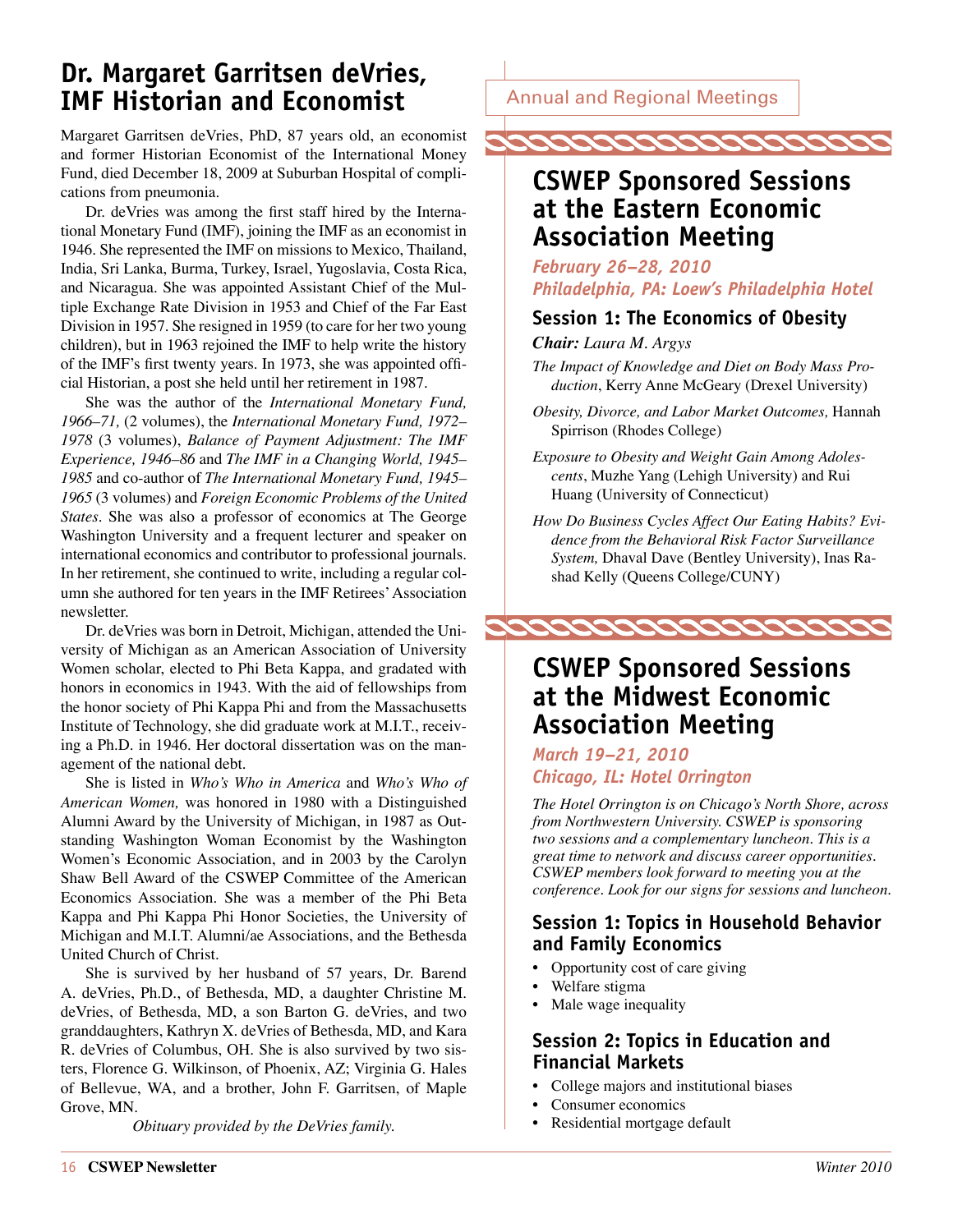### <span id="page-16-1"></span>Published Sessions

### <span id="page-16-0"></span>**Southern Economic Association Meeting Call for Papers**

CSWEP will sponsor a number of sessions at the annual meeting of the Southern Economic Association to be held in Atlanta, Georgia, November 20–22, 2010.

One or two sessions are available for persons submitting an entire session (3 or 4 papers) or a complete panel on a specific topic in any area in economics. The organizer should prepare a proposal for a panel (including chair and participants) or session (including chair, abstracts, and discussants) and submit by e-mail before April 2, 2010.

One or two additional sessions will be organized by the Southern Representative. Abstracts for papers in the topic areas of gender, health economics, labor economics, and urban/regional are particularly solicited, but abstracts in other areas will be accepted by e-mail by April 2, 2010. Abstracts should be approximately one page in length and include paper title, names of authors, affiliation and rank, and e-mail contact information as well as mailing address.

All information should be e-mailed to:

Dr. Julie L. Hotchkiss, CSWEP Southern Representative Research Department, Federal Reserve Bank of Atlanta e-mail: [Julie.L.Hotchkiss@atl.frb.org](mailto:Julie.L.Hotchkiss@atl.frb.org) phone: (404) 498-8198 FAX: (404) 498-8058

2222222222222222222

#### Session Summaries



*Visit the CSWEP website for a description of these Sessions on the "Session Summaries" page at:*  **[http://cswep.org/session\\_summaries.htm](http://cswep.org/session_summaries.htm)** 

### **CSWEP Sessions at the 2010 AEA Annual Meeting**

*Visit the CSWEP website for a description of these Sessions on the "Session Summaries" page at:*  **[http://cswep.org/session\\_summaries.htm](http://cswep.org/session_summaries.htm)** 

### **Two CSWEP sessions to be in the May** *American Economic Review 2010 Papers and Proceedings*

### **Gender Topic:**  *Gender, Jobs, Success and Placement*

- *Can Mentoring Help Female Assistant Professors? The Case of CSWEP's CeMENT Program,* Francine Blau (Cornell University), Rachel Croson (University of Texas, Dallas), Janet Currie (Columbia University) and Donna Ginther (University of Kansas)
- *Are There Gender Differences in the Job Mobility Patterns of Academic Economists?,* Christina E. Hilmer and Michael J. Hilmer (San Diego State University)
- *Female Hires and the Success of Start-up Firms,* Andrea Weber (RWI Essen and University of California-Berkeley) and Christine Zulehner (University of Vienna)
- *Gender Differences in Wealth at Retirement,* Urvi Neelakantan (University of Illinois, Urbana Champaign) and Yunhee Chang (University of Mississippi)

### **Non-Gender Topic:**  *Human Capital, Work and Outcomes*

- *Investment in General Human Capital and Turnover Intention,* Colleen Flaherty Manchester (Carlson School of Management, University of Minnesota)
- *Applicant Screening and Performance-Related Outcomes,* Fali Huang (Singapore Management University) and Peter Cappelli (The Wharton School, University of Pennsylvania)
- *Stop the Clock Policies and Career Success in Academia,* Colleen Flaherty Manchester, Lisa M. Leslie and Amit Kramer (University of Minnesota)
- *Low-Skilled Immigration and Work-Fertility Tradeoffs Among High-Skilled U.S. Natives,* Delia Furtado (University of Connecticut) and Heinrich Hock (Mathematica Policy Research)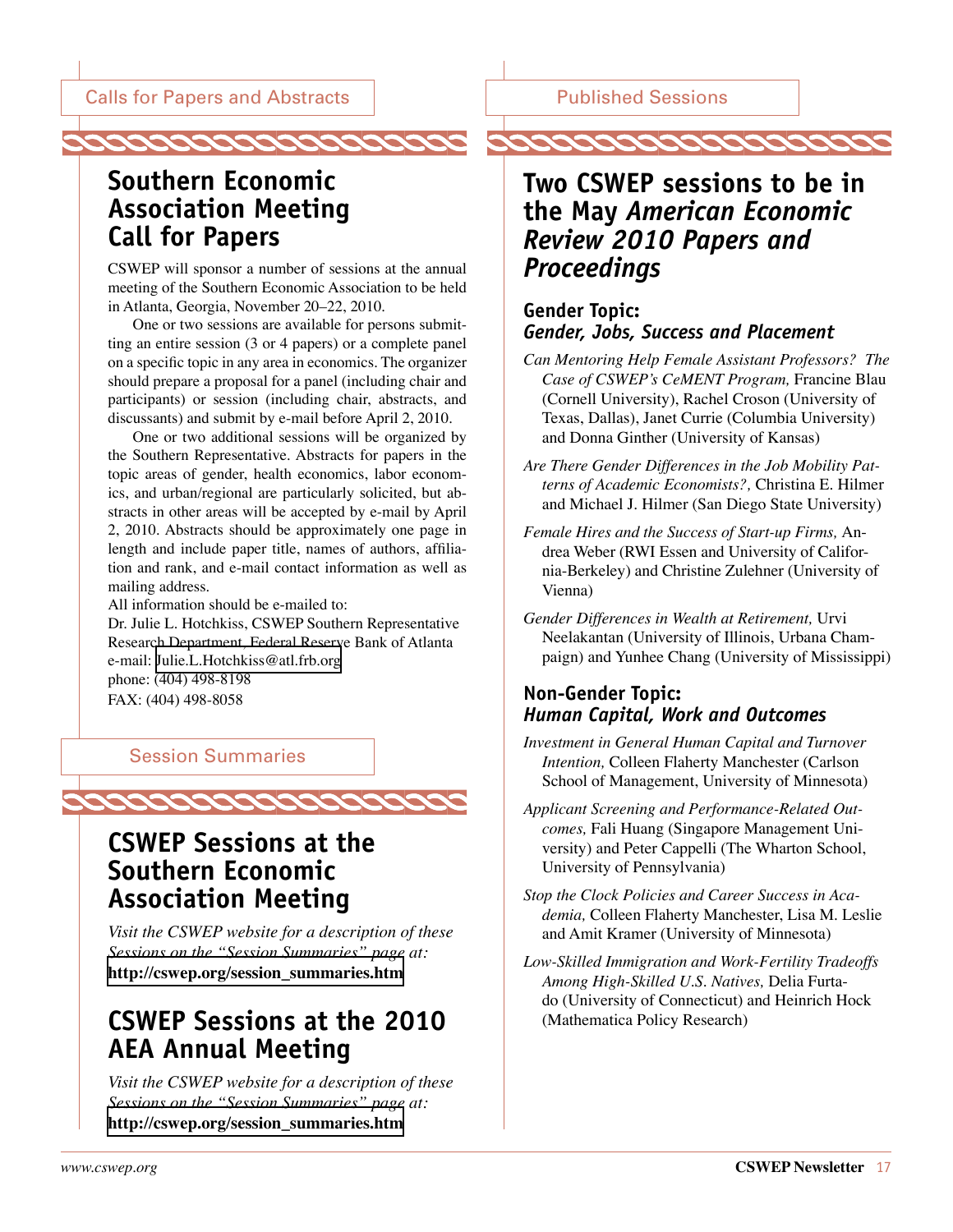## *Check out*  **National science foundation grant opportunities**

*including* 

**Science of Science & Innovation Policy**

**see<http://scienceofsciencepolicy.net>**

**Julia Lane, Program Director, Science of Science & Innovation Policy**

*Note that next solicitation due date is*  **September 9, 2010**

**[http://www.nsf.gov/funding/pgm\\_summ.](http://www.nsf.gov/funding/pgm_summ.jsp?pims_id=501084&org=SBE) [jsp?pims\\_id=501084&org=SBE](http://www.nsf.gov/funding/pgm_summ.jsp?pims_id=501084&org=SBE)**



### <span id="page-17-0"></span>**Nominations Sought**  *for the 2010*  **Carolyn Shaw Bell Award**

The Carolyn Shaw Bell Award was created in January 1998 as part of the 25th Anniversary celebration of the founding of CSWEP. Carolyn Shaw Bell, the Katharine Coman Chair Professor Emerita of Wellesley College, was the first Chair of CSWEP. (To read a short biography of Carolyn Shaw Bell, see our Winter 2005 Newsletter.) The Carolyn Shaw Bell Award ("Bell Award") is given annually to an individual who has furthered the status of women in the economics profession, through example, achievements, increasing our understanding of how women can advance in the economics profession, or mentoring others. All nominations should include a nomination letter, updated CV and two or more supporting letters, preferably at least one from a mentee.

Inquiries, nominations and donations may be sent to:

Barbara Fraumeni, CSWEP Chair Muskie School of Public Service University of Southern Maine Wishcamper Center P.O. Box 9300 Portland, ME 04104-9300 [cswep@usm.maine.edu](mailto:cswep@usm.maine.edu)

**This year's nomination deadline: September 15, 2010**

# *There will be a*  **website** *and* **membership change!**   $\blacktriangleright$  WATCH  $\blacktriangleright$ **for the Rollout!**

### **Already a CSWEP Associate?**

### **Consider joining the American Economic Association.**

**CSWEP is a subcommittee of the AEA, which subsidizes many of our activities. In addition to all the perks associated with AEA membership, part of your dues will help to support CSWEPsponsored programs, like the mentoring program.**  *To join, go to*

**[http://www.vanderbilt.edu/AEA.](http://www.vanderbilt.edu/AEA)**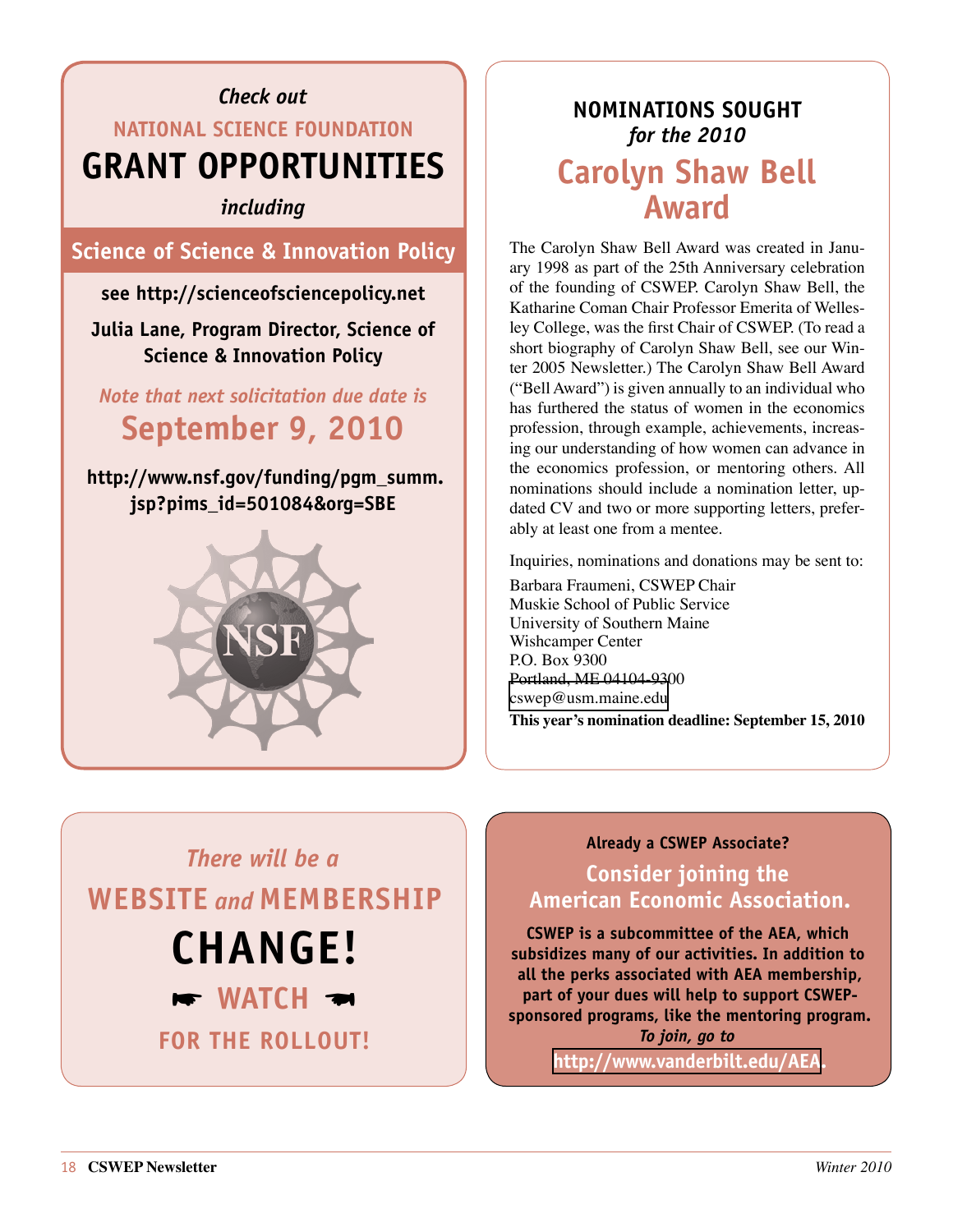### <span id="page-18-0"></span>**BRAG BOX**

**"We need every day to herald some woman's achievements... go ahead and boast!" —Carolyn Shaw Bell**

Congratulations to **Ebonya Washington** who was recently promoted to Associate Professor at Yale.

**KimMarie McGoldrick,** Professor of Economics at Robins School of Business and long term CeMENT coordinator for CSWEP, just won the Ken Elzinga Teaching Award for 2009 from the Southern Economic Association. The award was made in San Antonio in November.

Congratulations to **CeMENT**—the Lincoln Land Institute's Board of Directors has approved a mentoring program and Daphne Kenyon is using CeMENT as their model! Interested in public or urban finance? If you are interested, potential candidates can contact Daphne at either [dkenyon433](mailto:dkenyon433@aol.com) [@aol.com](mailto:dkenyon433@aol.com) or [dkenyon@lincolninst.](mailto:dkenyon@lincolninst.edu) [edu](mailto:dkenyon@lincolninst.edu). Check out the Junior Scholars description on the CSWEP Graduate Students page and watch their website: [http://www.lincoln inst.edu/](http://www.lincolninst.edu/aboutlincoln/) [aboutlincoln/](http://www.lincolninst.edu/aboutlincoln/)

**Check out our online hyperlinked Newsletter which can be emailed to you as a condensed pdf! If you want to continue to receive your Newsletter by snail mail, note that the requested donation amount has increased to** 

 $\blacktriangleright$  \$35  $\blacktriangleright$ 



### <span id="page-18-1"></span>**Committee on the Status of Women in the Economics Profession**

### **HOW TO RENEW/BECOME A CSWEP ASSOCIATE**

CSWEP is a subcommittee of the AEA, charged with addressing the status of women in the economics profession. It publishes a three-times-a-year newsletter that examines issues such as how to get papers published, how to get on the AEA program, how to network, working with graduate students, and family leave policies. CSWEP also organizes sessions at the annual meetings of the AEA and the regional economics associations, runs mentoring workshops, and publishes an annual report on the status of women in the economics profession.

CSWEP depends on the generosity of its associates to continue its activities. If you are already a CSWEP associate and have not sent in your donation for the current year (January 1, 2009–December 31, 2009) we urge you to renew your status. All donations are tax-deductible. If CSWEP is new to you, please explore our website, **[www.cswep.org](http://www.cswep.org)** to learn more about us.

#### **Students receive free complimentary CSWEP associate status. Just indicate your student status below.**

Thank you!

If you wish to renew/become an associate of CSWEP you have two options:

### **OPTION 1: ONLINE PAYMENT**

Use this link: <http://cswep.org/OnlineDonation.htm> It's quick, convenient and secure. We accept Mastercard, Visa and American Express.

### **OPTION 2: MAIL**

If paying by check or if you are a student, please send your donation to:

**CSWEP Membership 4901 Tower Court Tallahassee, FL 32303** (Please make check payable to CSWEP Membership)

NAME: \_\_\_\_\_\_\_\_\_\_\_\_\_\_\_\_\_\_\_\_\_\_\_\_\_\_\_\_\_\_\_\_\_\_\_\_\_\_\_\_\_\_\_\_\_\_\_\_\_\_\_\_\_\_\_\_\_\_\_\_\_\_\_\_\_\_\_\_\_\_\_\_\_\_\_\_\_

MAILING ADDRESS:

CITY, STATE, ZIP:

E-MAIL ADDRESS:

Please supply your email address which will enable us to deliver your CSWEP Newsletter electronically. Doing so saves CSWEP postage costs and is another way to support our activities.

**If for some reason you need to have this newsletter sent by U.S. Post, which will increase your donation by \$10 per year, please check here** 

 $\Box$  check here if currently an AEA member

 $\square$  check here if currently a student Institution:

Expected Graduation Date:

I authorize CSWEP to release my contact information to other organizations that wish to share information of interest with CSWEP members.  $\Box$  yes  $\Box$  no

Donation Amount:  $\Box$  \$25.00 (associate level, receiving the CSWEP Newsletter via email)  $\Box$  \$35.00 (associate level, receiving the CSWEP Newsletter via post)  $\Box$  \$50.00  $\Box$  \$75.00  $\Box$  \$100.00  $\Box$  Other

If paying by check please send your donation to CSWEP, c/o Joan Haworth, Ph.D.; 4901 Tower Court; Tallahassee, FL 32303 (Please make check payable to CSWEP).

#### **Please visit our website <http://www.cswep.org/>**

To no longer receive mail from CSWEP, please email cswepmembers@ersgroup.com or write to the address provided above.